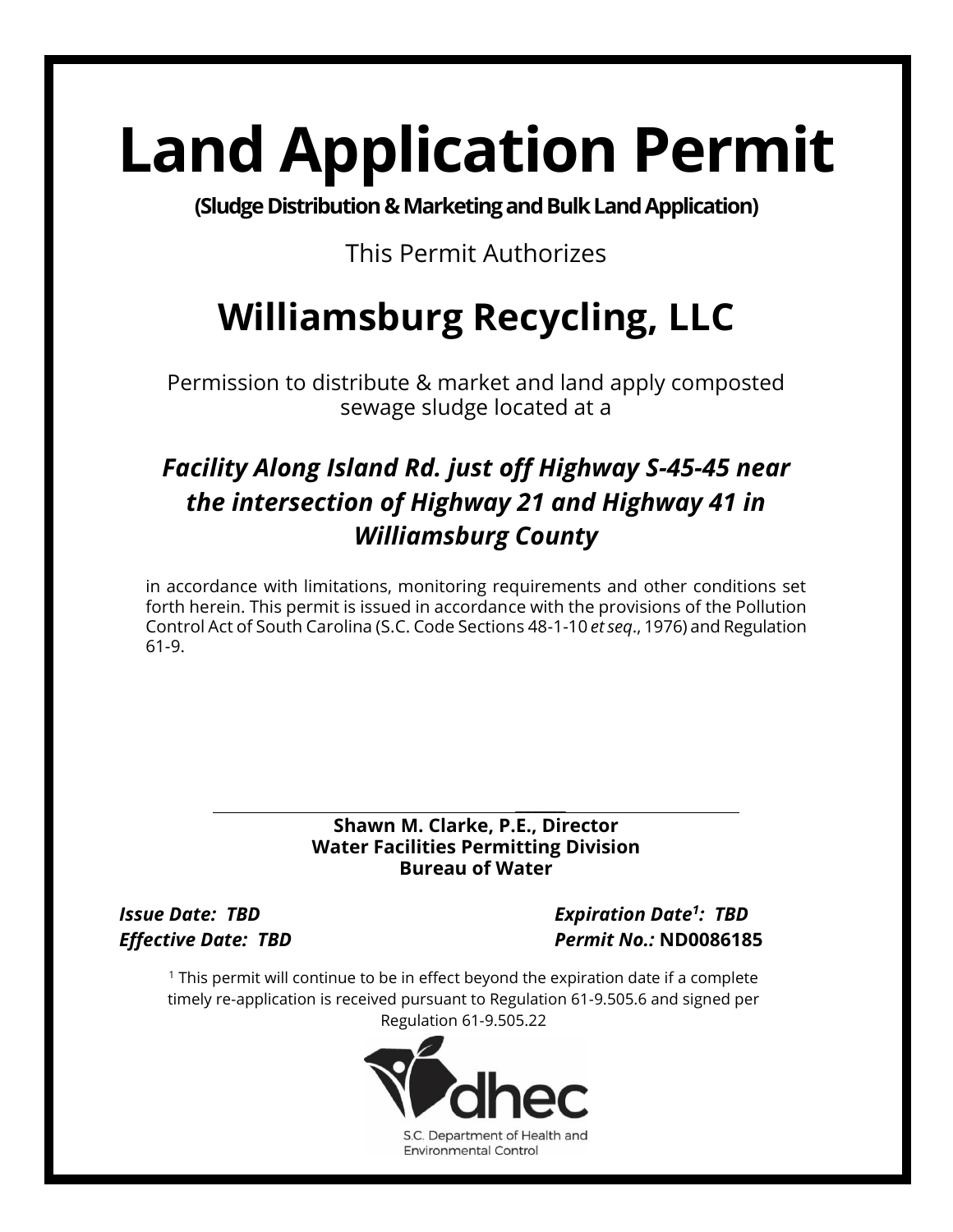#### **TABLE OF CONTENTS**

| A. SLUDGE STABILIZATION, SLUDGE QUALITY, AND MONITORING REQUIREMENTS  3       |  |
|-------------------------------------------------------------------------------|--|
|                                                                               |  |
|                                                                               |  |
|                                                                               |  |
|                                                                               |  |
| F. PROVISIONS FOR EXCESS SLUDGE, ON-SITE/OFF-SITE STORAGE, AND STORMWATER  11 |  |
|                                                                               |  |
|                                                                               |  |
|                                                                               |  |
|                                                                               |  |
|                                                                               |  |
|                                                                               |  |
|                                                                               |  |
|                                                                               |  |
|                                                                               |  |
|                                                                               |  |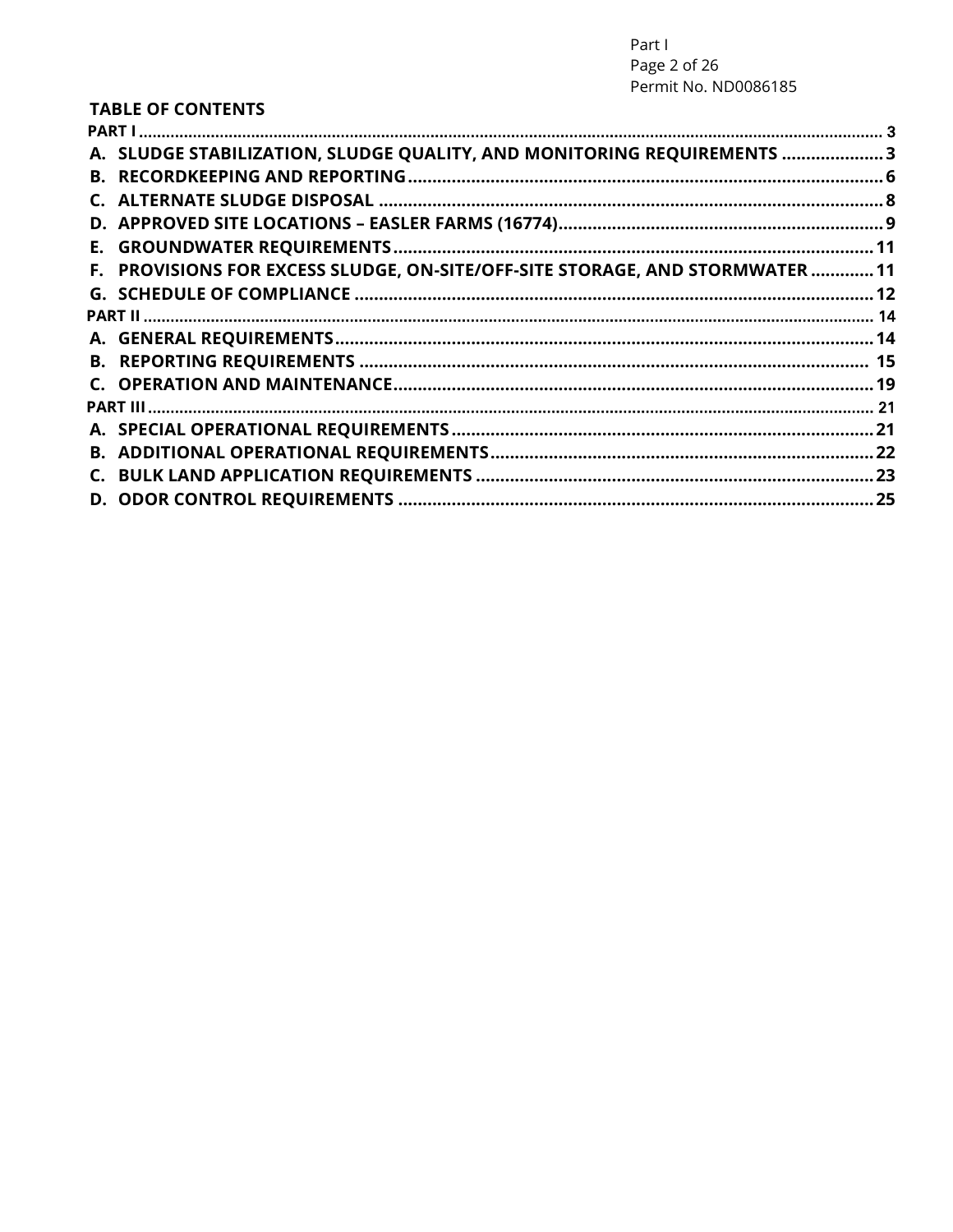Part I Page 3 of 26 Permit No. ND0086185

#### <span id="page-2-0"></span>**PART I**

#### <span id="page-2-1"></span>**A. SLUDGE STABILIZATION, SLUDGE QUALITY, AND MONITORING REQUIREMENTS**

#### **1. Sludge Stabilization (Pathogen and Vector Attraction Reduction)**

a. Only non-hazardous sludge solids that are generated at the approved domestic wastewater treatment plants listed below and treated to **Class A** - EQ standards by composting may be used in this distribution and marketing and bulks land application program. If the permittee needs to add new sludge sources to this approval list, written requests will be evaluated by the Department.

 **Table 1**

| <b>Sludge Characteristics</b> | <b>Receiving Facility Limitations</b> | <b>Monitoring Requirements</b> |             |
|-------------------------------|---------------------------------------|--------------------------------|-------------|
|                               | <b>Maximum (dry tons)</b>             | <b>Measurement Frequency</b>   | Sample type |
| <b>Class A (Compost)</b>      | 1625                                  | Quarterly                      | Estimate    |
| <b>Class A (Compost)</b>      | ≤6500 <sup>**</sup>                   | Annual                         | Estimate    |

**\* The amount of sludge received in dry tons/year cannot exceed the permitted annual amount as referenced in Table 1 above for Williamsburg Recycling, LLC.**

♦ **This amount will be confirmed based on the Department's receipt of acceptable results from representative samples collected from finished product processed utilizing only sludge received during the public comment period, from customers identified in Table 2 (per Part 1.A.a.b and c below) during the public notice period of this permit.**

**Note: Facility capacity is limited to the number of digesters operating. 1 digester operating means the facility may receive 3250 dry tons and 2 digesters operating means the facility may receive 6500 dry tons annually.**

b. Composted sludge (or derived material) must achieve the Process to Further Reduce Pathogens (PFRP). The following processes shall be monitored to meet the PFRP classification for composting:

> Either the density of fecal coliform in the sewage sludge shall be less than 1000 Most Probable Number per gram of total solids (dry weight basis), or the density of Salmonella, sp. bacteria in the sewage sludge shall be less than three Most Probable Number per four grams of total solids (dry weight basis) at the time the sewage sludge is used or prepared for sale or given away in a bag or other container.

#### -AND-

Using the in-vessel composting method, the temperature of the sewage sludge is maintained at 55 degrees Celsius or higher for 3 consecutive days.

- i. Time (per batch basis)
- ii. Temperature (per batch basis)
- c. Composted sludge must achieve the Vector Attraction Reduction (VAR) requirement. The following process shall be monitored to meet the VAR requirement:

Sewage sludge shall be treated in an aerobic process for 14 consecutive days or longer. During that time, the temperature of the sewage sludge shall be higher than 40 degrees Celsius and the average temperature of the sewage sludge shall be higher than 45 degrees Celsius.

- i. Date/Time (per batch basis)
- ii. Temperature (per batch basis)
- d. Any sludge not meeting the PFRP and VAR requirements may not be used in this distribution and marketing program and must be either processed again to achieve the PFRP/VAR classifications or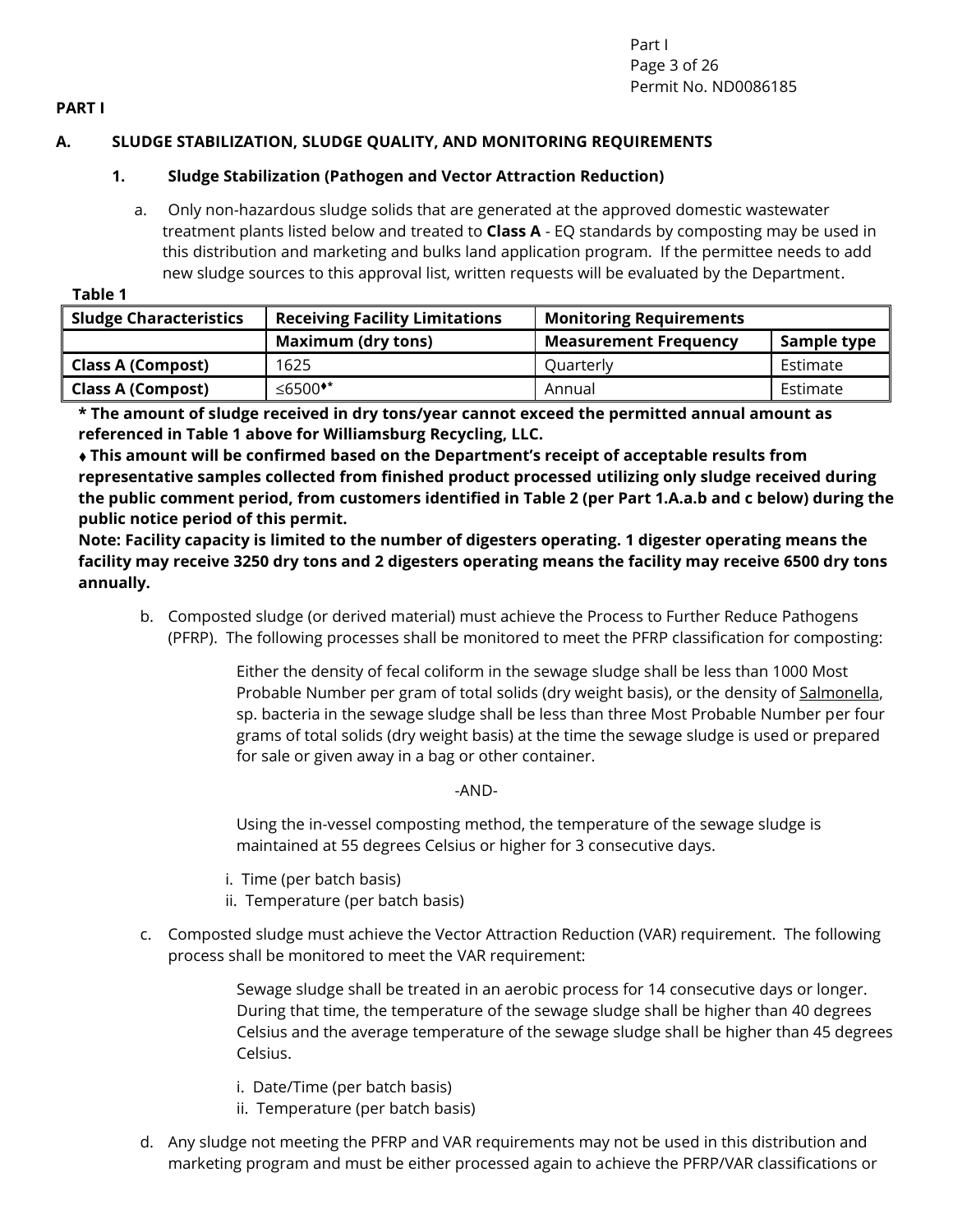Part I Page 4 of 26 Permit No. ND0086185

disposed of at an approved landfill per Part 1.C or by other Department approved methods. The Department must issue written approval prior to alternative disposal activities.

#### **2. Application Rates and Procedures**

a. Only sludge solids that are document to meet **Class A** sludge requirements and a Vector Attraction Reduction requirement may be land applied on the approved sites at the following average rate **(Subject to adjustment for specific crop requirements)**:  **Table 2**

| Sludge Source*                        | Permit No. |
|---------------------------------------|------------|
| DSM Nutritional Products <sup>+</sup> | 18846-IW   |
| City of Charleston Plum Island WWTP   | SC0021229  |
| Mount Pleasant Waterworks (MPW)       | SC0040771  |

*\*Note: The permittee may not accept any sludge sources from any other facility without prior Department approval. The amount of sludge received in dry tons/year cannot exceed the permitted amount for Williamsburg Recycling, LLC. (e.g., Table 1)*

♦*Sludge from DSM Nutritional Products shall only be received when the material can be mixed with sludge material from either the City of Charleston Plum Island WWTP or Mount Pleasant Waterworks (MPW).*

#### **3. Sludge Quality (Distribution & Marketing Program or Bulk Land Application)**

a. The sludge or derived material must meet the following limits for the elements listed below to be suitable for use under this approval:

| <b>Pollutant</b> | <b>Ceiling</b><br><b>Concentrations</b><br>(mg/kg, dry weight<br>basis) | <b>Cumulative</b><br><b>Pollutant</b><br><b>Loading Rate</b><br>(kg/ha) | <b>Pollutant Concentration</b><br>Monthly Average (mg/kg,<br>dry weight basis) | <b>Annual Pollutant</b><br><b>Loading Rate</b><br>(kilograms per hectare<br>per 365-day period) |
|------------------|-------------------------------------------------------------------------|-------------------------------------------------------------------------|--------------------------------------------------------------------------------|-------------------------------------------------------------------------------------------------|
| Arsenic          | 75                                                                      | 41                                                                      | 41                                                                             | 2.0                                                                                             |
| Cadmium          | 85                                                                      | 39                                                                      | 39                                                                             | 1.9                                                                                             |
| Copper           | 4300                                                                    | 1500                                                                    | 1500                                                                           | 75                                                                                              |
| Lead             | 840                                                                     | 300                                                                     | 300                                                                            | 15                                                                                              |
| Mercury          | 57                                                                      | 17                                                                      | 17                                                                             | 0.85                                                                                            |
| Molybdenum       | 75                                                                      | Not Applicable                                                          | Not Applicable                                                                 | Not Applicable                                                                                  |
| <b>Nickel</b>    | 420                                                                     | 420                                                                     | 420                                                                            | 21                                                                                              |
| Selenium         | 100                                                                     | 100                                                                     | 100                                                                            | 5.0                                                                                             |
| Zinc             | 7500                                                                    | 2800                                                                    | 2800                                                                           | 140                                                                                             |
| From 61-9.503    | Table 1,<br><b>Section 503.13</b>                                       | Table 2,<br><b>Section 503.13</b>                                       | Table 3,<br><b>Section 503.13</b>                                              | Table 4,<br><b>Section 503.13</b>                                                               |

#### **Table 3**

b. Bulk sludge or derived material found to exceed the pollutant concentration levels or the Ceiling Concentrations (in the above table) may not be sold or given away or land applied and must be disposed of by a method approved by the Department. **(e.g., Landfill. See Part I.C)**

c. Bulk sludge or derived material found to exceed the cumulative pollutant loading rates (in the above table) may not be land applied and must be disposed of by a method approved by the Department **(e.g., Propose new land application fields, landfill. See Part I.C)**

d. Sludge or derived material found to exceed a Monthly Average Pollutant Concentration for a pollutant listed in the table above shall not be sold or given away if any Annual Pollutant Loading Rate for a pollutant listed in the table above will be exceeded. The procedure used to determine the annual whole sludge application rate is presented in **Part III.A.f** of this permit.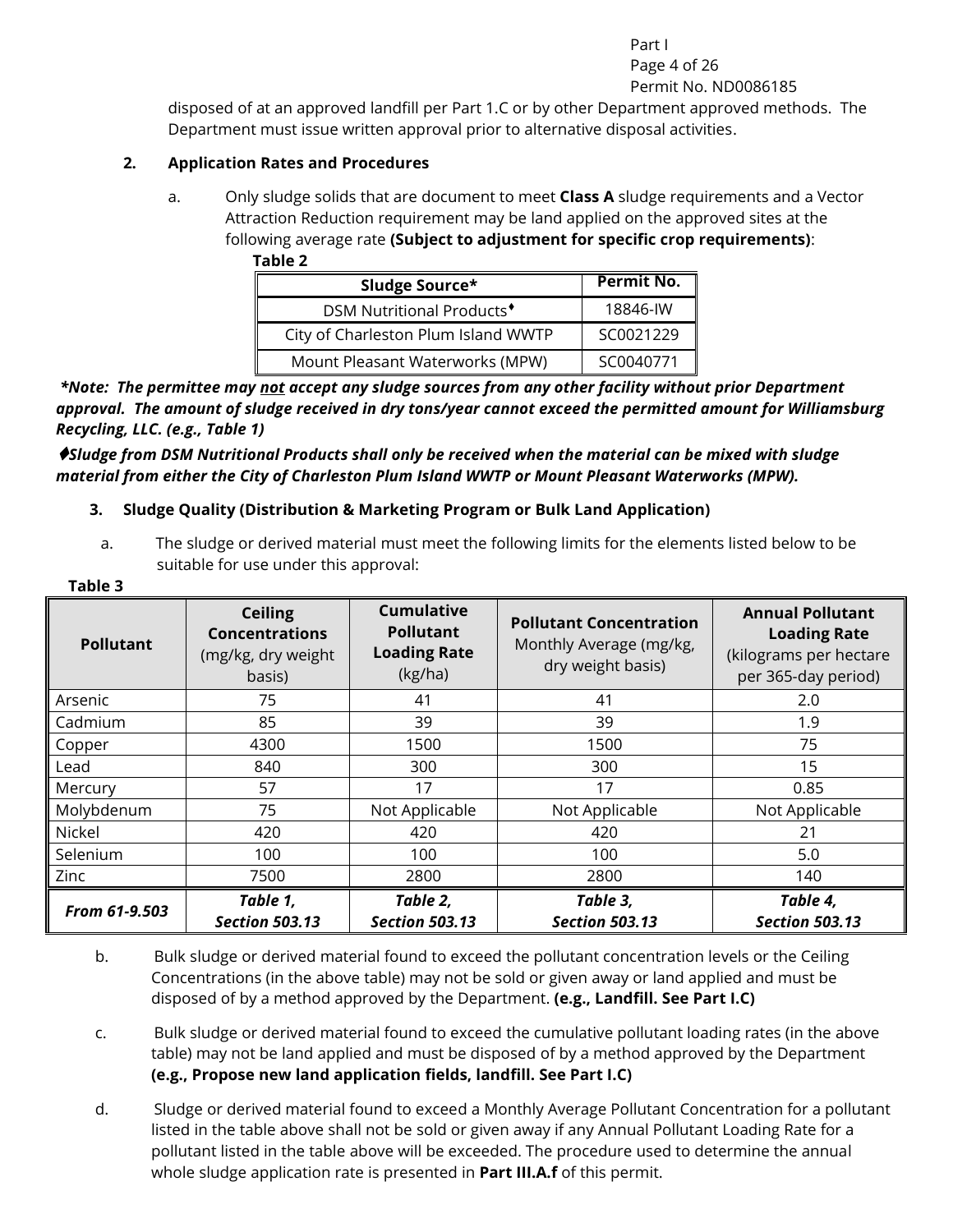#### Part I

Page 5 of 26

#### Permit No. ND0086185

- e. The sludge or derived material labeling system for bagged and bulk material for distribution and marketing must include application information. The label or information sheet must be approved by the Department prior to use. Specific information concerning the labeling system can be found in **Part III.A.a**. of this permit.
- f. If the Department becomes aware of nuisance conditions such as odors associated with the composting operation, additional control measures will be required.
- g. For Bulk Land Application (Table)

#### **Table 4**

| <b>Sludge Characteristics</b> | <b>Maximum Loading Rate</b>                                                                                             | <b>Operational Conditions</b>                                                                                                                                              |
|-------------------------------|-------------------------------------------------------------------------------------------------------------------------|----------------------------------------------------------------------------------------------------------------------------------------------------------------------------|
| Agronomic Rate                | Based on published lime and                                                                                             | Agronomic rates (not to exceed 240                                                                                                                                         |
| Total allowable rate          | fertilizer recommendations                                                                                              | Ibs/PAN/acre) cannot allow hydraulic loading                                                                                                                               |
|                               | (such as Plant Nutrient Element                                                                                         | rates to be exceeded. Rates shall be                                                                                                                                       |
|                               | Management of Agricultural                                                                                              | adjusted based on timing of on crop nutrient                                                                                                                               |
|                               | Soils in South Carolina by                                                                                              | needs.                                                                                                                                                                     |
|                               | Clemson University 2007), but                                                                                           | Comply with Nutrient Management Plan                                                                                                                                       |
|                               | not to exceed 240                                                                                                       | (Schedule of Compliance: Part I.G.3 and 4) once                                                                                                                            |
|                               | lbs/PAN/acre.                                                                                                           | approved.                                                                                                                                                                  |
| Additional stipulations       | Application measures will be<br>taken to minimize the<br>possibility of runoff and to<br>promote a uniform application. | Generator shall be responsible for maintaining<br>spill control and rain event plans (e.g.,<br>addressing shutting down operation during<br>unforeseen inclement weather). |

#### **4. Operation and Monitoring Requirements**

- a. The permittee shall provide the Department with an **annual** certification of the content of the treated sludge. Testing must conform to the regulatory requirements set forth in R.61-9.503 and all laboratory testing completed for all aspects of reporting must be performed by a DHEC certified laboratory. (This includes any sampling conducted at the permittee's wastewater treatment plants or any off-site sampling.)
	- I. TCLP Test (Reference Federal Register/Vol. 55/No. 61/Thursday/March 29, 1990/Pages 11798- 11877). The metals and organics portion of the test must be completed. A certification statement that pesticides and herbicides are not present in reportable quantities in the sludge or derived material must be provided. The TCLP analysis of the sludge or derived material must be based on a representative sample.
	- II. Total polychlorinated biphenyls (PCBs) present. PCBs greater than 50 milligrams per kilogram (mg/kg) of total solids (dry weight basis) should not be land applied (per 40 CFR Part 503). Alternate disposal method(s), as approved by the Department, is required. For PCBs less than 50 mg/kg of total solids (dry weight basis), the permittee must follow existing requirements as identified and established by the Department (Regulation 61-9.503 Appendix C). The permittee shall sample at least quarterly (based on calendar year quarters) for PCBs using EPA SW-846 Method 8082A with an appropriate sample preparation method approved for use by the Department based on the matrix of the sample in accordance with Regulation 61-9.503 Appendix C.

If levels of PCBs are greater than or equal to one (1) milligram per kilogram (mg/kg dry weight), but less than ten (10) milligrams per kilogram (mg/kg dry weight basis), confirmation sludge sampling must be done as soon as practicable, and the results provided to the Department within five (5) calendar days of receipt by the permittee.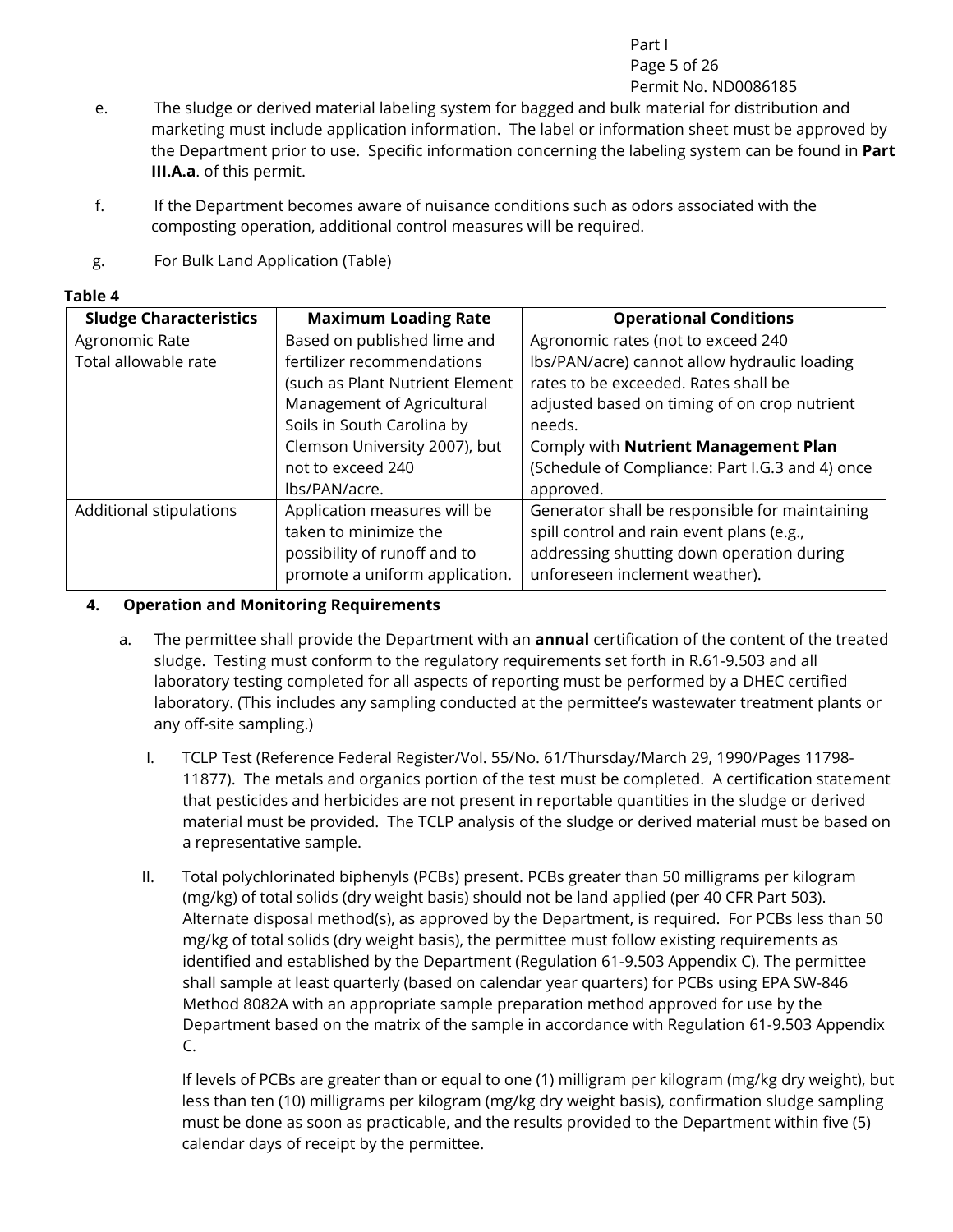Part I

Page 6 of 26 Permit No. ND0086185

If levels of PCBs are greater than or equal to ten (10) milligrams per kilogram (mg/kg dry weight basis), confirmation sludge sampling must be done as soon as practicable, and the results provided to the Department within five (5) calendar days of receipt of the results by the permittee. In addition, representative soil sampling of land application sites that may have received sludge during the monitoring period must be conducted within 30 days of knowledge of the confirmation sampling that confirms sludge PCB levels equal to or greater than ten (10) milligrams per kilogram (mg/kg dry weight basis). The results of the soil must be provided to the Department within five (5) calendar days of receipt by the permittee. The Department may require any further action as deemed necessary and consistent with applicable laws.

- III. All site monitoring information compiled in the calendar year prior to the report date.
- b. The permittee shall sample at the appropriate frequency noted below and provide a quarterly report of the following to the Department.
	- i. The sludge shall be sampled quarterly (four times per year) for the parameters noted in 40 CFR Part 503 and R.61-9.503, Table 3 of 503.13 Pollutant Concentrations. If the limits can not be met, then the sludge may not be land applied and must be disposed of in a method approved by the Department. This information must be documented and submitted.
	- ii. The permittee shall on a quarterly basis evaluate whether the sludge can comply with any one of the vector attraction reduction requirements outlined in 40 CFR Part 503 and R.61-9.503, Subpart D Pathogen and Vector Attraction Reduction.
	- iii. The permittee shall on a quarterly basis evaluate whether the sludge can meet any one of the pathogen reduction requirements outlined in 40 CFR Part 503.32 and R.61-9.503(Pathogens). The permittee shall identify whether the sludge can comply with Class A pathogen reduction requirements.
- c. Operational records shall be kept on a daily basis and a summary of the data shall be reported quarterly in a format to be acceptable to the Department. The operational records may be summarized graphically. The following information shall be included in the operational records:
	- i. Date/Time
	- ii. Temperature
	- iii. Number of windrow turnings (Required if using windrow method)
	- iv. Batch number (or pile location)
	- v. Identify carbon source used and the amount of carbon source utilized
	- vi. Identify if the sludge source included a carbon source with the sludge.
- d. The sampling frequency may be increased or reduced in the future subject to the Department's review of the sampled data.

#### <span id="page-5-0"></span>**B. RECORDKEEPING AND REPORTING**

- 1. Quarterly Reports
	- a. Quarterly Reports shall be submitted online in ePermitting through an electronic schedule 'Sludge Report' for reporting results, which should include the following items (Notes: All information within the quarterly reports shall be submitted within the annual report (Part l.B.2) via ePermitting):
		- i. The information found in Part 1.A.4 above should be included in each quarterly report.
		- ii. The permittee shall submit a report summarizing quarterly compiled data for the facility, as follows:
			- 1. Sludge received.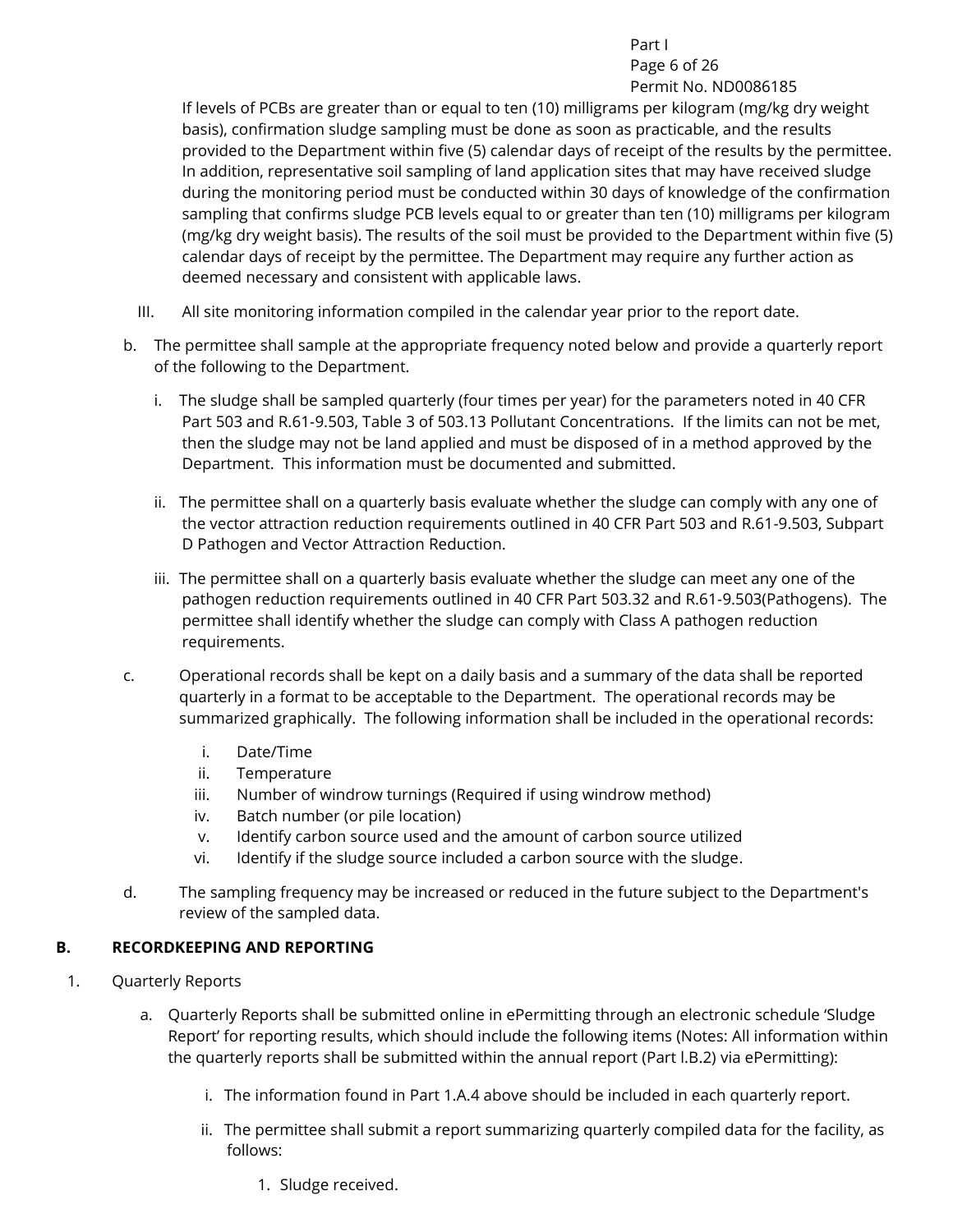Part I Page 7 of 26 Permit No. ND0086185

- 2. Composted sludge prepared.
- 3. Composted Sludge applied.
- 4. List of fields and total dry tons of composted sludge applied to each field.
- 5. Sludge application rate calculations for all fields on which land application occurred.
- 6. Results of any Groundwater monitoring required by the Department (If applicable).

#### **Table 5**

| <b>Measurement</b><br><b>Frequency</b>             | <b>Sampling Period</b>                            | <b>Reporting Deadline</b> |
|----------------------------------------------------|---------------------------------------------------|---------------------------|
|                                                    | January 1 <sup>st</sup> – March 31st              | April 28th                |
| Quarterly                                          | April 1 <sup>st</sup> - June 30 <sup>th</sup>     | July 28 <sup>th</sup>     |
| (Samples must be taken at<br>least 60 days apart.) | July 1 <sup>st</sup> - September 30 <sup>th</sup> | October 28th              |
|                                                    | October 1 <sup>st</sup> - December 31st           | January 28 <sup>th</sup>  |

#### 2. Annual Sludge Reports

a. All **annual reports** shall be received by the Department no later than **February 19th** of each year, for the period of January 1 through December 31 of the previous calendar year. This will coincide with the reports which may be required for submittal to EPA Region 7, under the conditions of the Federal sludge regulations. All annual reports must be reported online in ePermitting through an electronic schedule 'Sludge Report' for reporting results. All annual reports should include the following information, but is not limited to:

#### i. General Information

- 1. Permittee Name, NPDES Permit Number, Bureau of Water Site ID (if applicable).
- 2. Contact Person and contact information.
- 3. Monitoring Period Dates (from and to dates).
- 4. Information identified in Part I.A.1.a, b, c and d (Clearly identify the Class of sludge and the option used for vector attraction reduction and alternative used for pathogen reduction.).
- 5. Information identified in Part II.A.c (Oil and Hazardous Substances).
- 6. Information identified in Part II.B (Reporting requirements).
- 7. Information identified in Part III.A.b (Off-site storage requirements).
- 8. The annual report shall also include an evaluation of the operation of the site with regards to the Nutrient Management Plan (NMP).
- ii. Class A sludge derived material production shall be recorded and maintained by the permittee. This information must be updated and included in the annual reports:
	- 1. Total Class A sludge or derived material produced (dry tons).
	- 2. Total Class A sludge or derived material to storage piles (dry tons).
	- 3. Total Class A sludge or derived material to landfill (dry tons). (The landfill must be approved per Part 1.C. Alternative Sludge Disposal).
	- 4. Total Class A sludge or derived material sold or given away (dry tons).
	- 5. Total composted sludge used by the Permittee (dry tons).
	- 6. Total sludge to land application (dry tons).
- iii. Sludge and Compost production shall be recorded and maintained by the permittee. This information must be updated and included in the annual report:
	- 1. Total sludge received from Facilities identified in Part 1.A.2.a (dry tons). (Identify the name of the facility and the amount received).
	- 2. The name and address of person(s)company receiving compost.
	- 3. The total amount of compost given to each identified in ii above.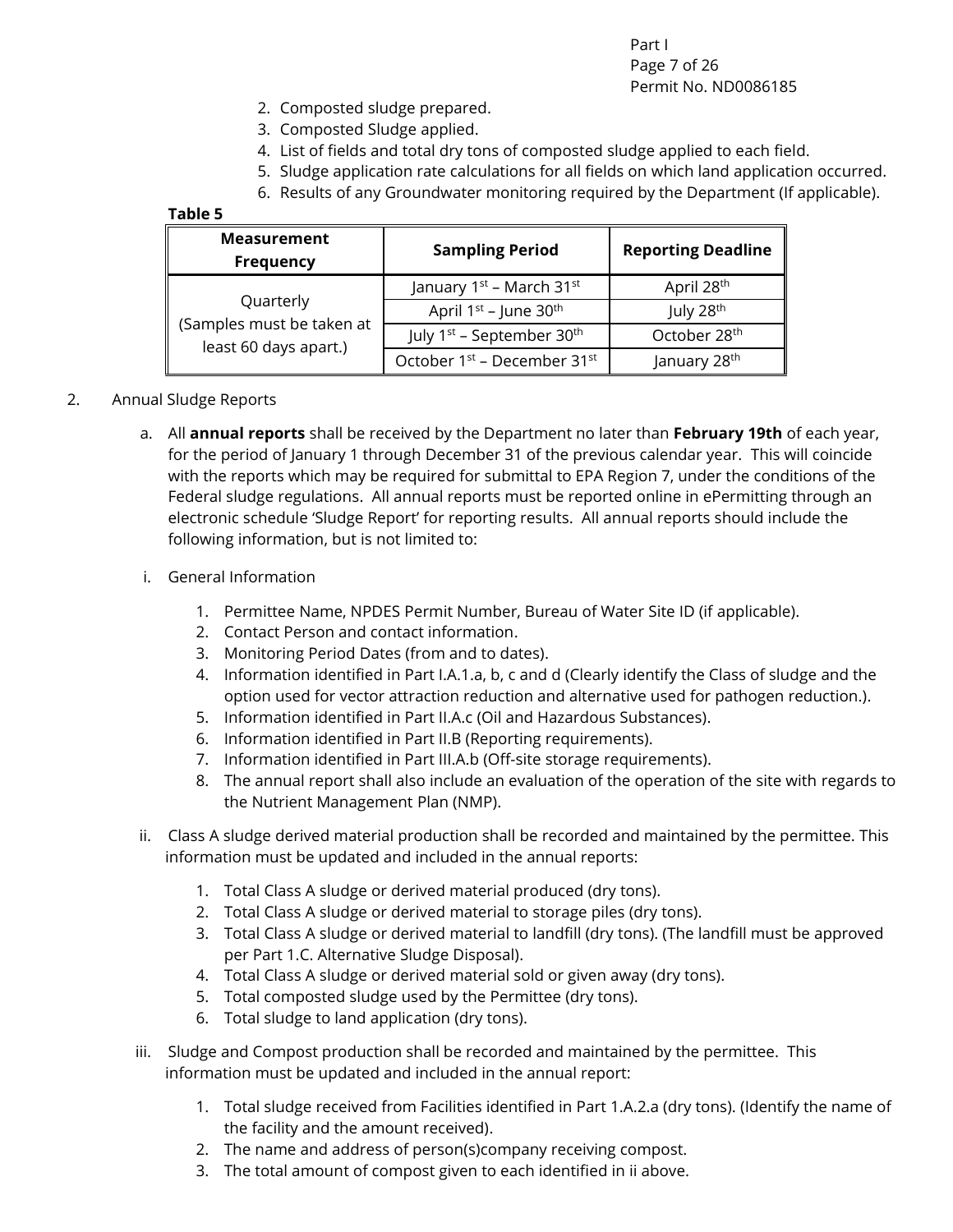#### Part I

#### Page 8 of 26

- Permit No. ND0086185
- 4. The name of the application site and the amount of sludge applied to each site listed in Part 1.D. Approved Site Locations.
- 5. The total amount of sludge applied to each site since the initiation of the land application permit.

| <b>Measurement Frequency</b> | <b>Sampling Period</b>                              | <b>Reporting Deadline</b> |
|------------------------------|-----------------------------------------------------|---------------------------|
| Annually                     | January 1 <sup>st</sup> – December 31 <sup>st</sup> | February 19th             |

- 3. Monitoring Reports
- a. Compost monitoring results obtained at the required frequency shall be reported and submitted through ePermitting no later than 11:59 PM on the 28<sup>th</sup> day of the month following the end of the monitoring period. If the permittee encounters technical difficulties using the report schedule, contact DHEC at epermittinghelp@dhec.sc.gov for technical assistance.
- b. Groundwater Monitoring (If groundwater monitoring is required)
	- i. Groundwater monitoring results obtained at the required frequency shall be reported on a Groundwater Monitoring Report Form (DHEC 2110) or the format the analyzing laboratory utilizes, postmarked no later than the 28<sup>th</sup> day of the month following the end of the monitoring period and must be submitted through ePermitting.
	- ii. Groundwater monitoring results obtained at the required frequency shall be reported on a Groundwater Monitoring Report (GMR). The GMR must be submitted through ePermitting no later than 11:59 PM on the 28<sup>th</sup> day of the month following the end of the monitoring period.
	- iii. The permittee shall use the GMR schedule in ePermitting. If the permittee encounters technical difficulties using the GMR schedule, contact DHEC at epermittinghelp@dhec.sc.gov for technical assistance. Please contact the Compliance Manager for your permit to obtain approval to submit paper GMRs until the technical issue is resolved.
- c. Records of monitoring required by the permits related to sludge use and disposal activities must be kept at least five (5) years (or longer as required by 40 CFR Part 503 and R.61-9.503).
- d. Sludge monitoring procedures shall be those specified in 1) 40 CFR Part 502;2) 40 CFR Part 136; or 3) other procedures specified in the sludge permit (in that order of "preference" depending on the availability and applicability of a particular method at the time the sludge permit is issued).
- e. The permittee must maintain the Sludge Annual Agronomic Loading Rate Worksheet (DHEC Form 0874) for any repetitive land application of the compost. This worksheet should be maintained in a common location and be available for review.
- f. The permittee shall submit the results of all sludge monitoring if done more frequently than required by the approval.

#### <span id="page-7-0"></span>**C. ALTERNATE SLUDGE DISPOSAL**

#### 1. **Sludge Transportation and Disposal**

Sludge solids will be removed from this facility and transported to **Republic Services** under the following conditions:

a. All containers for sludge collection and transportation shall be structurally sound in every respect and shall be so constructed as to prevent leakage or spillage of any kind while in the process of pumping, storage, or transit.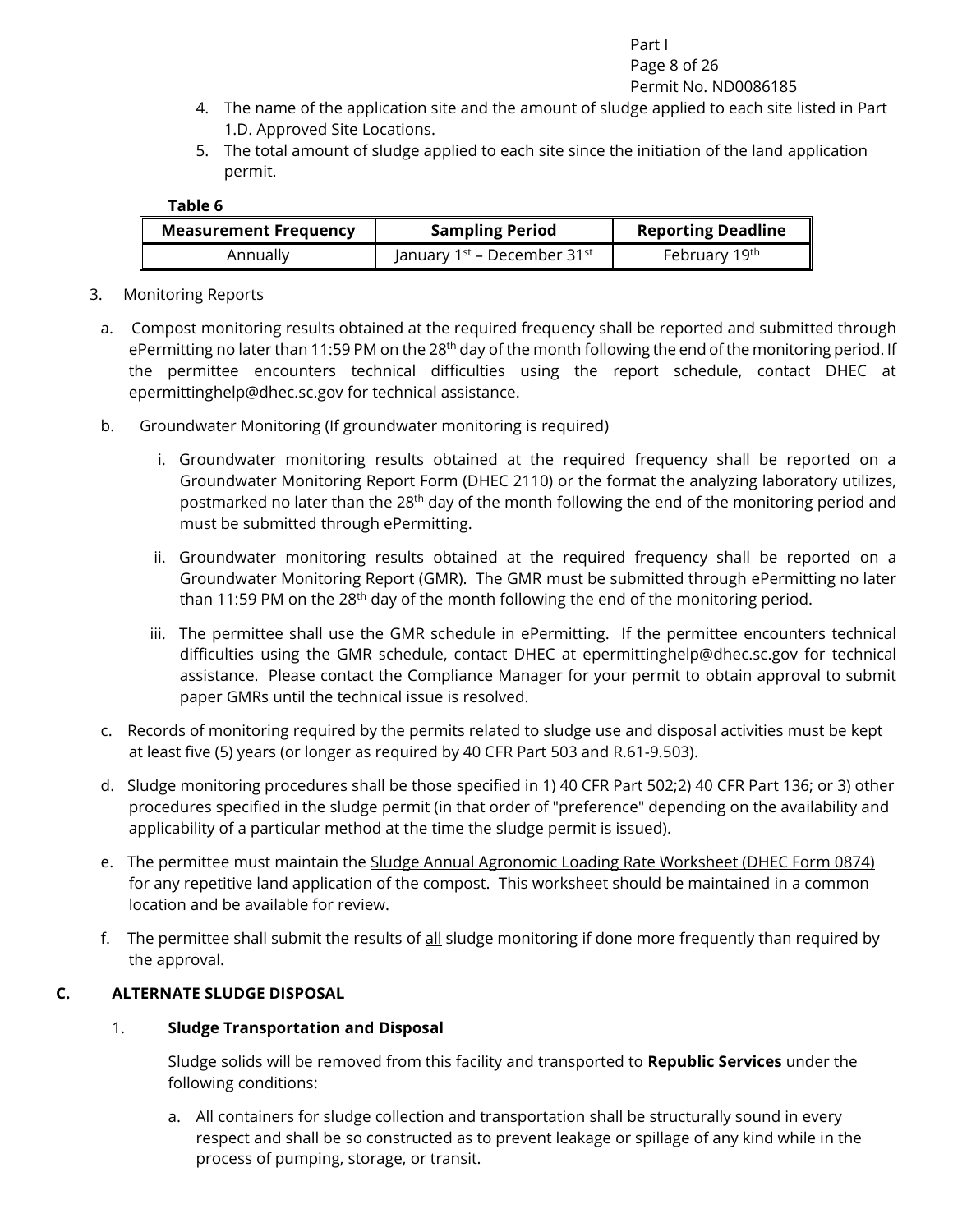#### Part I

#### Page 9 of 26 Permit No. ND0086185

- b The total volume of waste transported shall not exceed the available capacity at the landfill per year as agreed upon in the letter dated July 15, 2021.
- c. The hauling of sludge may be revoked or suspended after notice and opportunity for a hearing when, in the opinion of the South Carolina Department of Health and Environmental Control, the Permittee has failed to comply with the permitting, hauling, transportation, or disposal requirements.
- d To the extent provided under Federal and State law, the Permittee is responsible for the handling, transportation, and disposal of all sludge from the various source(s) transported to the approved disposal site. This responsibility includes, but is not limited to spills, accidents, unauthorized leaks, or other hazards which may occur.

#### <span id="page-8-0"></span>**D. APPROVED SITE LOCATIONS – EASLER FARMS (16774)**

**a.** The composted sludge solids may be applied to the following approved sites**: (Williamsburg County and Clarendon County\*– Owner Marty Easler)**

|                    | . <i>.</i>                   | .          |           |
|--------------------|------------------------------|------------|-----------|
| ID No. / Field No. | Lat/Long                     | Cover Crop | Net Acres |
| E001A/Field 1      | 33°29'39.59"N/79°45'36.58"W  | Cotton     | 6.95      |
| E001C/Field 4      | 33°29'42.20"N/79°45'54.65"W  | Cotton     | 11.75     |
| E001D/Field 5      | 33°29'35.86"N/79°45'52.91"W  | Cotton     | 10.93     |
| E003A*/Field 1     | 33°33'44.56"N/80°4'25.40"W   | Cotton     | 2.05      |
| E003B*/Field 2     | 33°33'43.05"N/80°4'24.63"W   | Cotton     | 3.89      |
| E003C*/Field 3     | 33°33'35.87"N/80°4'25.98"W   | Cotton     | 6.37      |
| E003D*/Field 4     | 33°33'27.09"N/80°4'27.25"W   | Cotton     | 6.42      |
| E003E*/Field 5     | 33°33'15.92"N/80°4'24.97"W   | Cotton     | 12.62     |
| E003F/Field 6      | 33°32'56.08"N/80°4'19.13"W   | Cotton     | 2.74      |
| E003G/Field 14     | 33°33'3.82"N/80°4'5.96"W     | Cotton     | 10.19     |
| E003H/Field 7      | 33°32'44.24"N/80°4'16.82"W   | Cotton     | 5.02      |
| E003I/Field 8      | 33°32'44.93"N/80°4'12.30"W   | Cotton     | 1.77      |
| E003J/Field 9      | 33°32'36.28"N/80°4'15.02"W   | Cotton     | 1.86      |
| E003K/Field 10     | 33°32'36.28"N/80°4'11.64"W   | Cotton     | 2.18      |
| E003L/Field 11     | 33°32'34.27"N/80°4'2.36"W    | Cotton     | 5.09      |
| E003M/Field 12     | 33°32'44.89"N/80°3'54.49"W   | Cotton     | 4.54      |
| E003N/Field 13     | 33°32'49.85"N/80°3'57.30"W   | Cotton     | 3.18      |
| E004A/Field 1      | 33°29'41.67"N/ 79°54'57.05"W | Cotton     | 11.38     |
| E004B/Field 2      | 33°29'23.56"N/79°55'3.66"W   | Cotton     | 10.31     |
| E005B/Field 2      | 33°33'20.66"N/79°47'1.34"W   | Cotton     | 3.39      |
| E005C/Field 3      | 33°32'46.19"N/79°47'9.90"W   | Cotton     | 2.95      |
| E005D/Field 4      | 33°32'38.21"N/79°47'19.32"W  | Cotton     | 7.65      |
| E006A/Field 2      | 33°30'6.69"N/ 79°55'50.38"W  | Cotton     | 8.37      |
| E006B/Field 3      | 33°30'4.22"N/ 79°55'42.06"W  | Cotton     | 16.79     |
| E006F/Field 7      | 33°30'11.88"N/79°55'13.44"W  | Cotton     | 2.87      |
| E006G/Field 8      | 33°30'7.07"N/ 79°55'9.66"W   | Cotton     | 10.31     |
| E006I/Field 10     | 33°30'2.90"N/ 79°55'17.54"W  | Cotton     | 22.27     |
| E006K/Field 12     | 33°29'52.39"N/79°55'9.40"W   | Cotton     | 15.52     |
| E006L/Field 20     | 33°29'57.22"N/79°55'7.05"W   | Cotton     | 4.75      |
| E006M/Field 13     | 33°29'48.75"N/79°55'42.49"W  | Cotton     | 17.59     |
| E006N/Field 14     | 33°29'44.81"N/79°55'28.49"W  | Cotton     | 22.87     |
| E006O/Field 15     | 33°29'40.00"N/ 79°55'19.11"W | Cotton     | 19.58     |
| E006P/Field 16     | 33°29'37.42"N/79°55'9.72"W   | Cotton     | 25        |
| E006S/Field 29     | 33°29'37.44"N/79°55'25.19"W  | Cotton     | 7.4       |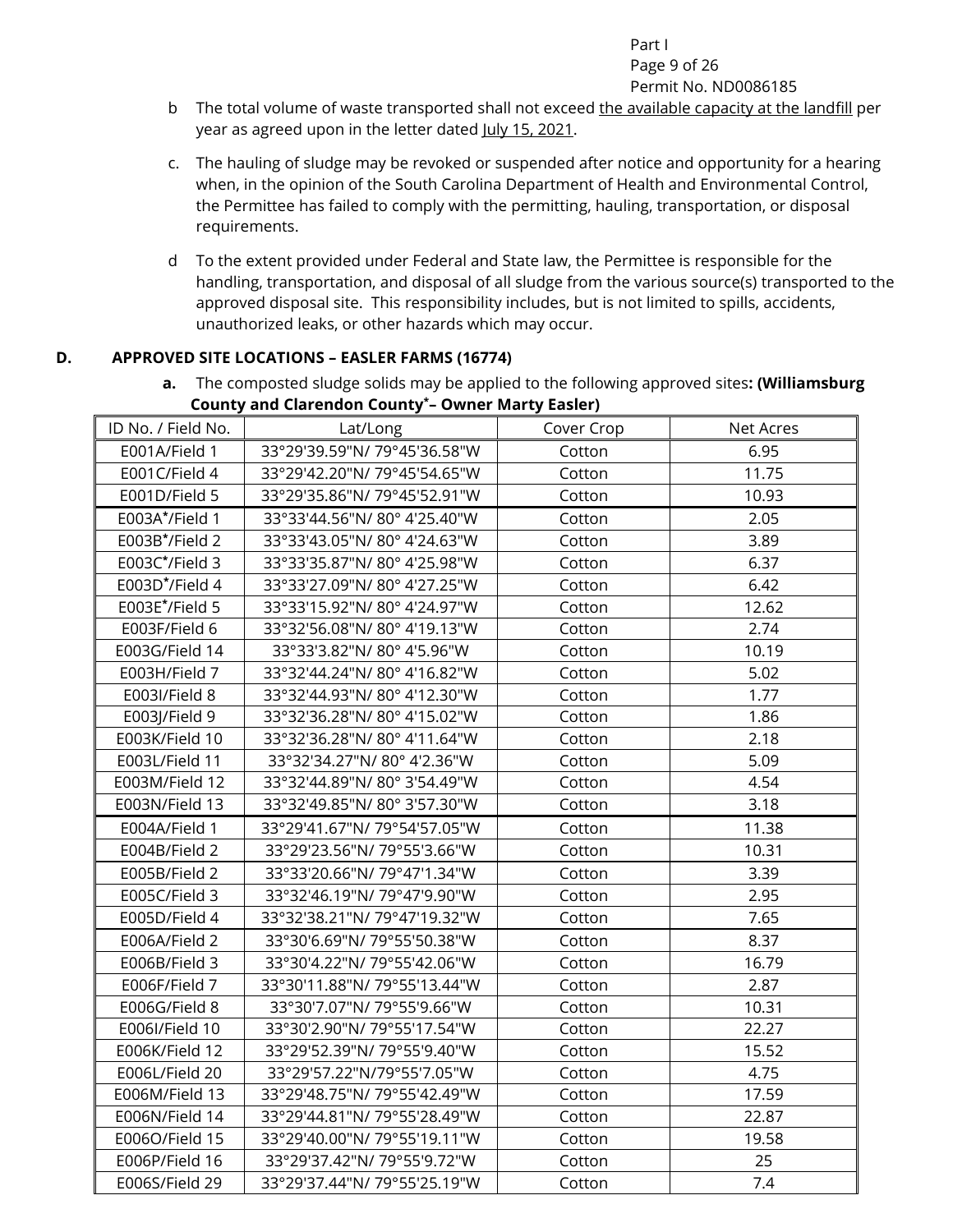Part I Page 10 of 26 Permit No. ND0086185

|                 |                              |        | L CITTIII INO' INDONNON |
|-----------------|------------------------------|--------|-------------------------|
| E006T/Field 30  | 33°29'32.39"N/79°55'17.30"W  | Cotton | 6.26                    |
| E006U/Field 31  | 33°29'30.35"N/79°55'8.45"W   | Cotton | 7.73                    |
| E007B/Field 2   | 33°33'37.66"N/79°47'57.47"W  | Cotton | 4.79                    |
| E007E/Field 5   | 33°33'7.60"N/79°48'7.15"W    | Cotton | 8.14                    |
| E007F/Field 6   | 33°33'6.00"N/79°48'0.23"W    | Cotton | 14.95                   |
| E007G/Field 8   | 33°33'5.01"N/79°48'36.52"W   | Cotton | 9.43                    |
| E007H/Field 9   | 33°32'57.59"N/ 79°48'38.90"W | Cotton | 9.14                    |
| E007L/Field 13  | 33°32'42.57"N/79°48'50.19"W  | Cotton | 8.12                    |
| E008A/Field 1   | 33°27'34.31"N/79°50'27.10"W  | Cotton | 6.6                     |
| E008B/Field 2   | 33°27'40.11"N/79°50'13.14"W  | Cotton | 10.82                   |
| E008C/Field 3   | 33°27'26.78"N/79°49'48.38"W  | Cotton | 9.72                    |
| E008D/Field 4   | 33°27'26.36"N/79°49'38.37"W  | Cotton | 5.21                    |
| E008E/Field 5   | 33°27'15.62"N/79°49'26.33"W  | Cotton | 5.61                    |
| E008FField 6    | 33°27'7.72"N/79°49'32.25"W   | Cotton | 4.72                    |
| E008G/Field 7   | 33°27'6.42"N/79°49'42.59"W   | Cotton | 6.70                    |
| E008H/Field 8   | 33°27'2.72"N/79°49'48.98"W   | Cotton | 16.3                    |
| E008I/Field 9   | 33°26'55.29"N/79°49'31.76"W  | Cotton | 22.15                   |
| E0011A/Field 1  | 33°29'18.55"N/79°53'59.66"W  | Cotton | 2.61                    |
| E0011C/Field 3  | 33°29'12.53"N/79°53'45.69"W  | Cotton | 2.65                    |
| E0011D/Field 4  | 33°29'18.06"N/79°53'38.08"W  | Cotton | 9.75                    |
| E0011F/Field 6  | 33°29'26.07"N/79°53'45.04"W  | Cotton | 5.8                     |
| E0011K/Field 11 | 33°29'37.02"N/79°53'33.24"W  | Cotton | 10.81                   |
| E0011M/Field 13 | 33°29'40.14"N/ 79°53'56.60"W | Cotton | 8.37                    |
| E0012A/Field 1  | 33°28'50.74"N/79°54'58.66"W  | Cotton | 12.04                   |
| E0012B/Field 2  | 33°28'57.06"N/79°55'0.47"W   | Cotton | 2.92                    |
| E0012D/Field 4  | 33°29'13.14"N/79°54'53.96"W  | Cotton | 3.4                     |
| E0012E/Field 5  | 33°29'14.91"N/79°54'41.29"W  | Cotton | 10.72                   |
| E0012F/Field 6  | 33°29'2.71"N/79°54'45.60"W   | Cotton | 9.92                    |
| E0012G/Field 7  | 33°29'18.11"N/79°54'55.79"W  | Cotton | 17.32                   |
| E0012H/Field 8  | 33°29'9.44"N/79°54'41.32"W   | Cotton | 6.02                    |
| E0012K/Field 11 | 33°28'54.17"N/79°54'59.74"W  | Cotton | 8.28                    |
| E0012L/Field 12 | 33°28'48.99"N/79°55'4.70"W   | Cotton | 6.08                    |
| E0013A/Field 1  | 33°29'21.50"N/ 79°55'47.59"W | Cotton | 17.3                    |
| E0013C/Field 3  | 33°29'7.14"N/79°55'24.66"W   | Cotton | 4.52                    |
| E0013D/Field 4  | 33°29'1.14"N/79°55'22.37"W   | Cotton | 17.14                   |
| E0014A/Field 1  | 33°27'27.61"N/79°49'17.04"W  | Cotton | 11.27                   |
| E0014B/Field 2  | 33°27'22.18"N/79°49'20.09"W  | Cotton | 6.43                    |
| E0014C/Field 3  | 33°27'19.23"N/79°49'13.42"W  | Cotton | 5.53                    |
| E0014D/Field 5  | 33°27'21.56"N/79°49'2.06"W   | Cotton | 6.15                    |
| E0014E/Field 6  | 33°27'15.38"N/79°49'5.18"W   | Cotton | 7.03                    |
| E0014F/Field 7  | 33°27'25.27"N/79°48'52.01"W  | Cotton | 3.73                    |
| E0014G/Field 8  | 33°27'20.94"N/79°48'43.45"W  | Cotton | 21.56                   |
| E0016A/Field 2  | 33°31'50.42"N/79°58'38.69"W  | Cotton | 7.06                    |
| E0016B/Field 3  | 33°31'53.88"N/79°58'44.79"W  | Cotton | 9.63                    |
| E0016C/Field 4  | 33°31'59.88"N/79°58'47.05"W  | Cotton | 7.06                    |
| E0017A/Field 1  | 33°34'17.43"N/79°48'15.34"W  | Cotton | 10.58                   |
| E0017B/Field 2  | 33°34'16.27"N/79°48'7.35"W   | Cotton | 14.02                   |
| E0017C/Field 3  | 33°34'9.73"N/79°48'0.03"W    | Cotton | 6.41                    |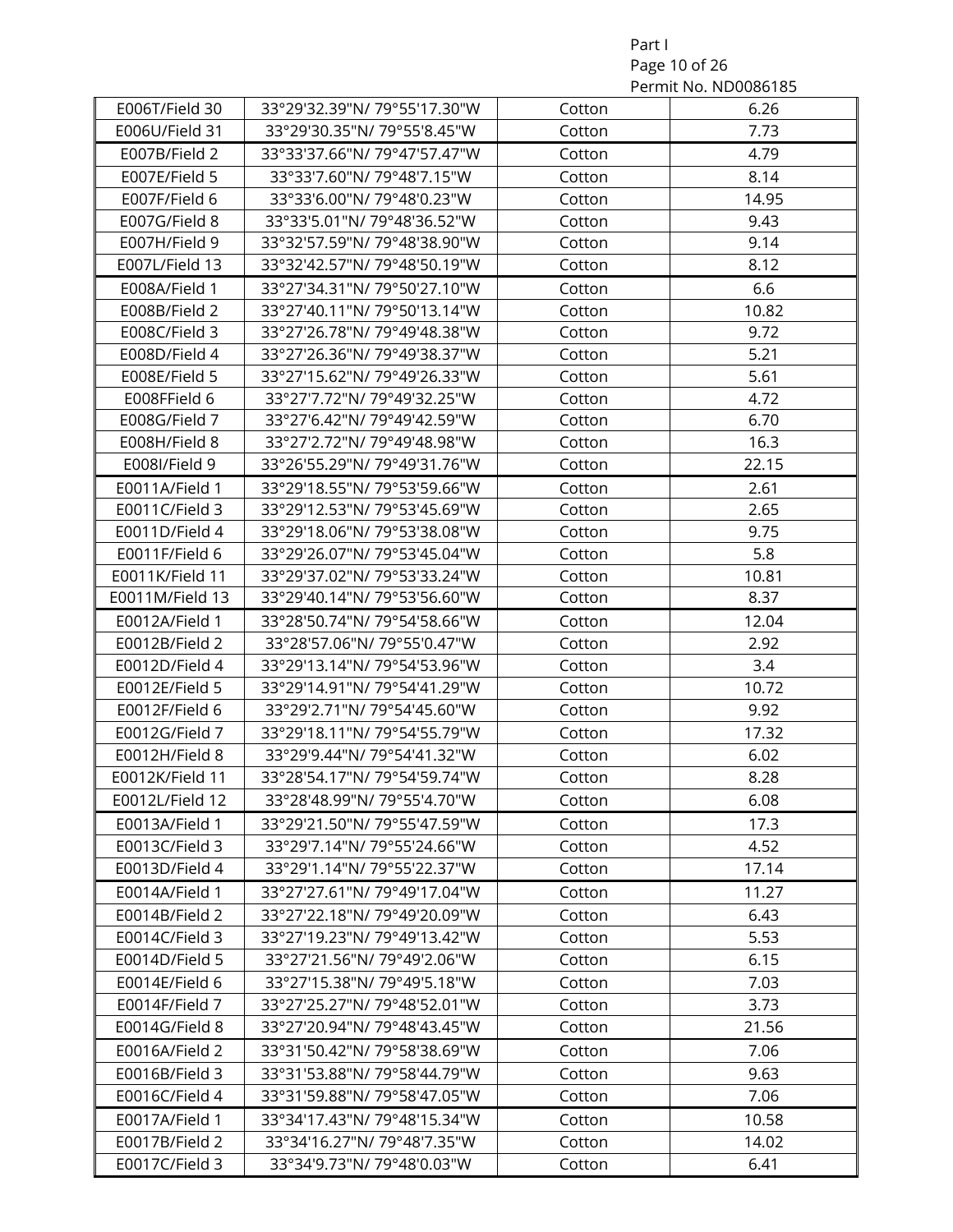Part I Page 11 of 26 Permit No. ND0086185

| E0018A/Field 1 | 33°30'10.35"N/79°53'16.02"W | Cotton | 6.2    |
|----------------|-----------------------------|--------|--------|
| E0018B/Field 2 | 33°30'19.39"N/79°53'19.69"W | Cotton | 16.29  |
| E0019A/Field 1 | 33°29'25.56"N/79°54'7.08"W  | Cotton | 14.1   |
| E0020A/Field 1 | 33°32'28.47"N/80°3'44.38"W  | Cotton | 3.97   |
| E0020C/Field 3 | 33°32'24.40"N/80°3'46.44"W  | Cotton | 3.22   |
| E0020D/Field 4 | 33°32'16.24"N/80°3'48.32"W  | Cotton | 3.98   |
| E0021A/Field 1 | 33°32'20.90"N/80°2'55.98"W  | Cotton | 1.88   |
| E0021B/Field 2 | 33°32'21.31"N/80°2'51.84"W  | Cotton | 9.49   |
| E0022A/Field 1 | 33°33'16.32"N/80°0'14.07"W  | Cotton | 11.46  |
| E0023B/Field 2 | 33°32'21.97"N/80°1'43.38"W  | Cotton | 6.01   |
|                | <b>Total Acres:</b>         |        | 811.65 |

b. Before land applying compost/biosolids to any of the 811.65 acres approved by the Department, the Land Application of Sludge Worksheet must be completed.

#### <span id="page-10-0"></span>**E. GROUNDWATER REQUIREMENTS**

1. Once the groundwater monitoring plan, has been approved, if applicable the monitoring requirements will be included in this section.

#### <span id="page-10-1"></span>**F. PROVISIONS FOR EXCESS SLUDGE, ON-SITE/OFF-SITE STORAGE, AND STORMWATER**

- 1. Storage of sewage sludge, excluding sludge treatment, for more than two (2) years constitutes surface disposal (Regulation 61-9.503.22.(a)(1)(i)). No sludge at any time shall be stored at any South Carolina application site, unless written approval has been obtained from the Department.
	- a. The design storage capacity of sewage sludge will not be permitted to exceed two (2) years at the treatment facility design conditions, or
	- b. Accumulation of sewage sludge in a wastewater treatment unit to greater than fifty (50) percent of the capacity of the unit or to an average depth of greater than design depth constitutes surface disposal of sludge under this regulation, or
	- c. Storage of sewage sludge that adversely impacts the overall facility operation and maintenance or results in an excessive sludge inventory, may result in a facility being identified as a surface disposal site.
	- d. If Off-site storage is necessary, the Department must be alerted prior to storage to review the request and give a formal approval.
	- 2. No more than 6-months of compost can be stored on-site at any time, without ceasing the sludge deliveries.
		- a. Conditions of sludge storage must be approved by the Department as required and identified in the schedule of compliance.
		- b. Any tarp that covers and is underneath the processed sludge must be nonporous as to prevent any leaching and runoff.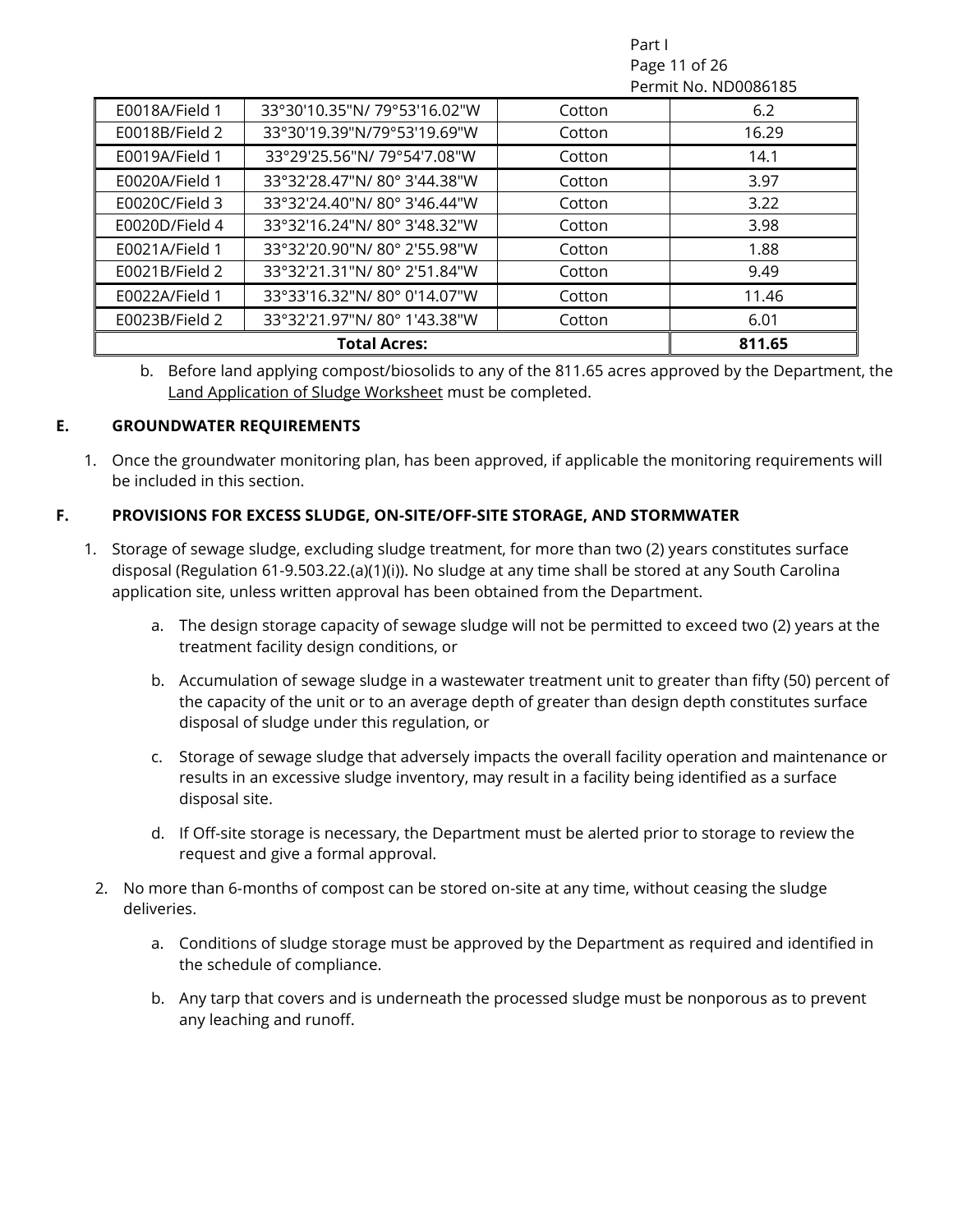Part I Page 12 of 26 Permit No. ND0086185

#### <span id="page-11-0"></span>**G. SCHEDULE OF COMPLIANCE**

- 1. Within 30 days of the effective date of this permit, the permittee must provide the following information:
	- a. Over the past calendar year, provide the information for the following:
		- i. Amount of sludge received from each approved facility (dry tons).
		- ii. Identify the name and location of the facility/person composted sludge was given or sold to include the individual amount given/sold.
		- iii. Identify the amount stockpiled.
	- b. Identify all of the areas where sludge is stored and that the area(s) is equipped with a leachate surface water and storm water collection system per Part III.A.B states, "*Sludge may be stored in drying piles on site; however, the storage site must be equipped with a leachate surface water and storm water collection system. Leachate from the sludge drying piles and storm water from compost paved pads must not be allowed to discharge to surface waters. Any off-site storage must be approved by the Department."*
		- i. Identify how any runoff from the piles will be prevented from entering the ditch that runs through the center of the property. An analysis should be completed to ensure the ditch does not contain any existing runoff from sludge storage.
		- ii. For any storage of sludge on site please submit a Preliminary Engineering Report within 3 months of the effective date of this permit requesting approval.
		- iii. Any material currently stored on-site, which includes legacy material, must be shown to meet vector attraction requirements and pathogen requirements prior to land application. If those vector and pathogen requirements are not met, the material must be disposed of by an alternative method denoted in Part 1.C. (Note: Legacy material is considered any material onsite as of the effective date of this permit.)
			- 1. If any legacy material is disposed of at a landfill a receipt documenting the disposal of the material should be submitted to the Department.
			- 2. Within 9-months of the effective date of this permit, the permittee must have removed all legacy material from the site.
				- a. Compliance will be determined by the Department via a DHEC drone flight on the effective date of this permit and a drone flight 9-months from the effective date.
			- 3. Legacy material which is disposed of via a land application field needs to be treated to class A standards, shown to meet vector attraction requirements and pathogen requirements and must be beneficially useable. If the material meets all of these standards and requirements, the Department must be notified of which sites it will be land applied on, when and the total amount that is being land applied.
			- 4. Legacy material shall have 3 to 4 composite samples taken from each windrow to confirm material.
				- a. Samples shall be taken through the utilization of a hand auger or a boring tool.
	- c. If the leachate system is not in place and/or approved by the Department, the permittee should provide a Preliminary Engineering Report (PER) identifying how this will be accomplished within 3 months of the effective date of this permit. A schedule should be included in the PER to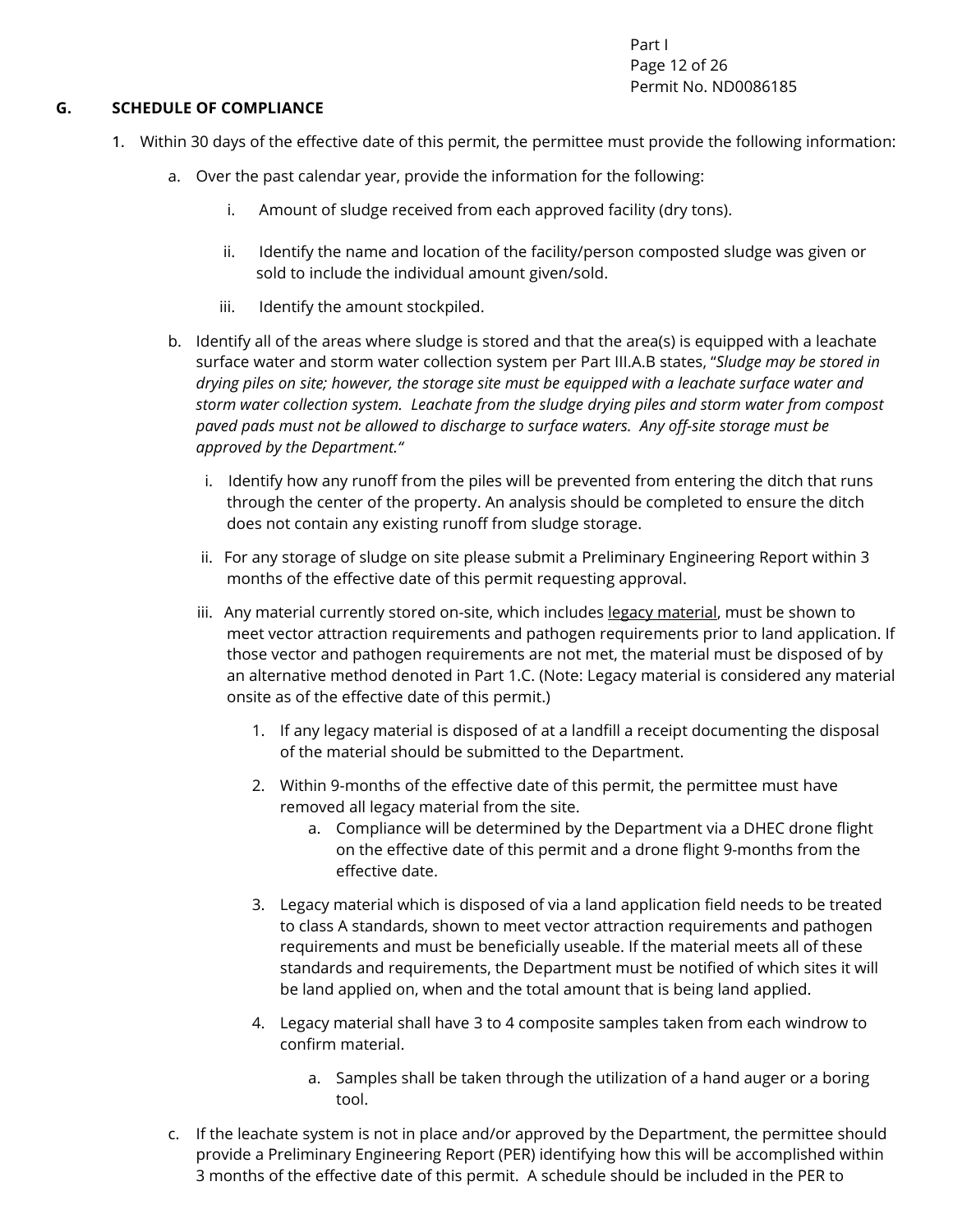Part I Page 13 of 26 Permit No. ND0086185

identify the time required to complete the system.

- i. The PER should include, but is not limited to, the proposed disposal method of wastewater collected via the leachate system.
- ii. This PER can include information requested in item b above.
- d. Identify if there are any proposed changes to the amount of compost processed if final material is stockpiled (including staging areas) on site. Also identify how additional concerns about odor generation from stockpiles will be addressed (in addition to your current odor abatement plan). This should include (but is not limited to) confirming that cover is provided in these areas. Concrete padding must be installed in any stockpiled or staging areas on site. This must be included in the PER note in item c. above.
- 2. Within 9-months of the effective date of this permit, the permittee must submit a composting permit application to BLWM.
- 3. Daily Ammonia monitoring located at the down wind fence line is required. Records of daily maximum provided monthly (1/month) shall be submitted via the schedule of compliance in ePermitting.
	- a. Monitoring will be located in the schedule of compliance for 1/month reporting of daily monitoring
	- b. 1 meter will be utilized and shall be moved to wherever the wind is blowing on the fence line.
	- c. Measuring for 25 PPM or more.
- 4. Within 30 days of the effective date of this permit, the permittee must submit a monitoring well application to execute the groundwater portion of the proposed site assessment plan, results of which are due 30 days later. Application shall be submitted in ePermitting and adhere to the requirements of regulation 61-71, monitoring well standards.
- 5. Within 30 days of the effective date of this permit, submit an updated **Nutrient Management Plan** (NMP) via ePermitting.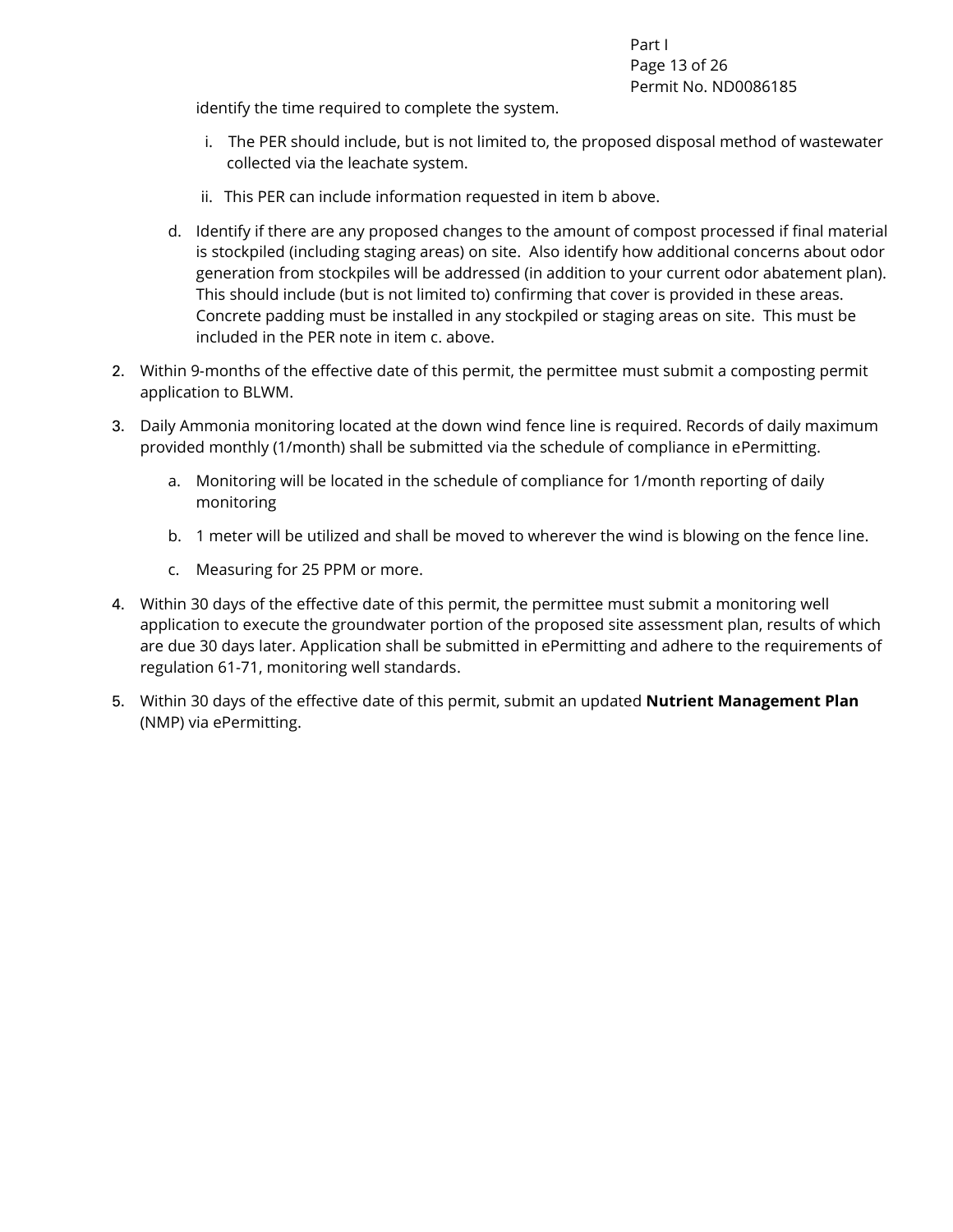Part II Page 14 of 26 Permit No. ND0086186

#### **PART II**

#### <span id="page-13-1"></span><span id="page-13-0"></span>**A. GENERAL REQUIREMENTS**

- a. Duty to Comply
	- 1. The permittee must comply with all conditions of this permit. Any permit non-compliance constitutes a violation of the Act and the South Carolina Pollution Control Act and is grounds for enforcement action; for permit termination, revocation and reissuance, or modification; or for the denial of a permit renewal application.
- b. Civil and Criminal Liability
	- 1. Any person who violates a term, condition or schedule of compliance contained within this permit is subject to the actions defined by Sections 48-1-320 and 48-1-330 of the South Carolina Pollution Control Act.
	- 2. Except as provided in permit conditions on "Bypassing" (Part II.C.2.), nothing in this permit shall be construed to relieve the permittee from civil or criminal penalties for non-compliance.
	- 3. It shall not be an acceptable defense of the permittee in an enforcement action that it would have been necessary to halt or reduce the permitted activity in order to maintain compliance with the conditions of this permit.
	- 4. It is the responsibility of the permittee to have a treatment facility that will meet the final effluent limitations of this permit. The approval of plans and specifications by the Department does not relieve the permittee of responsibility for compliance.
- c. Oil and Hazardous Substance Liability
	- 1. Nothing in this permit shall be construed to preclude the institution of any legal action or relieve the permittee from any responsibilities, liabilities, or penalties to which the permittee is or may be subject to under Section 311 of the Act, the South Carolina Pollution Control Act or applicable provisions of the South Carolina Hazardous Waste Management Act and the South Carolina Oil and Gas Act.
- d. Permit Modification (if applicable)
	- 1. The permittee shall furnish to the Department within a reasonable time any relevant information which the Department may request to determine whether cause exists for modifying, revoking, and reissuing, or terminating the permit, or to determine compliance with the permit.
	- 2. Upon sufficient cause, this permit may be modified, revoked, reissued, or terminated during its term, after public notice and opportunity for a hearing. Modifications deemed to be minor will not require public notice.
	- 3. The filing of a request by the permittee for a permit modification, or a notification of planned changes or anticipated non-compliance, does not stay any permit condition.
- e. Toxic Pollutants
	- 1. Notwithstanding Part II.A.4. above, if a toxic effluent standard or prohibition (including any schedule of compliance specified in such effluent standard or prohibition) is established under Section 307(a) of the Act for a toxic pollutant which is present in the discharge and such standard or prohibition is more stringent than any limitations for such pollutant in this permit, this permit shall be revised or modified in accordance with the toxic effluent standard or prohibition and the permittee so notified.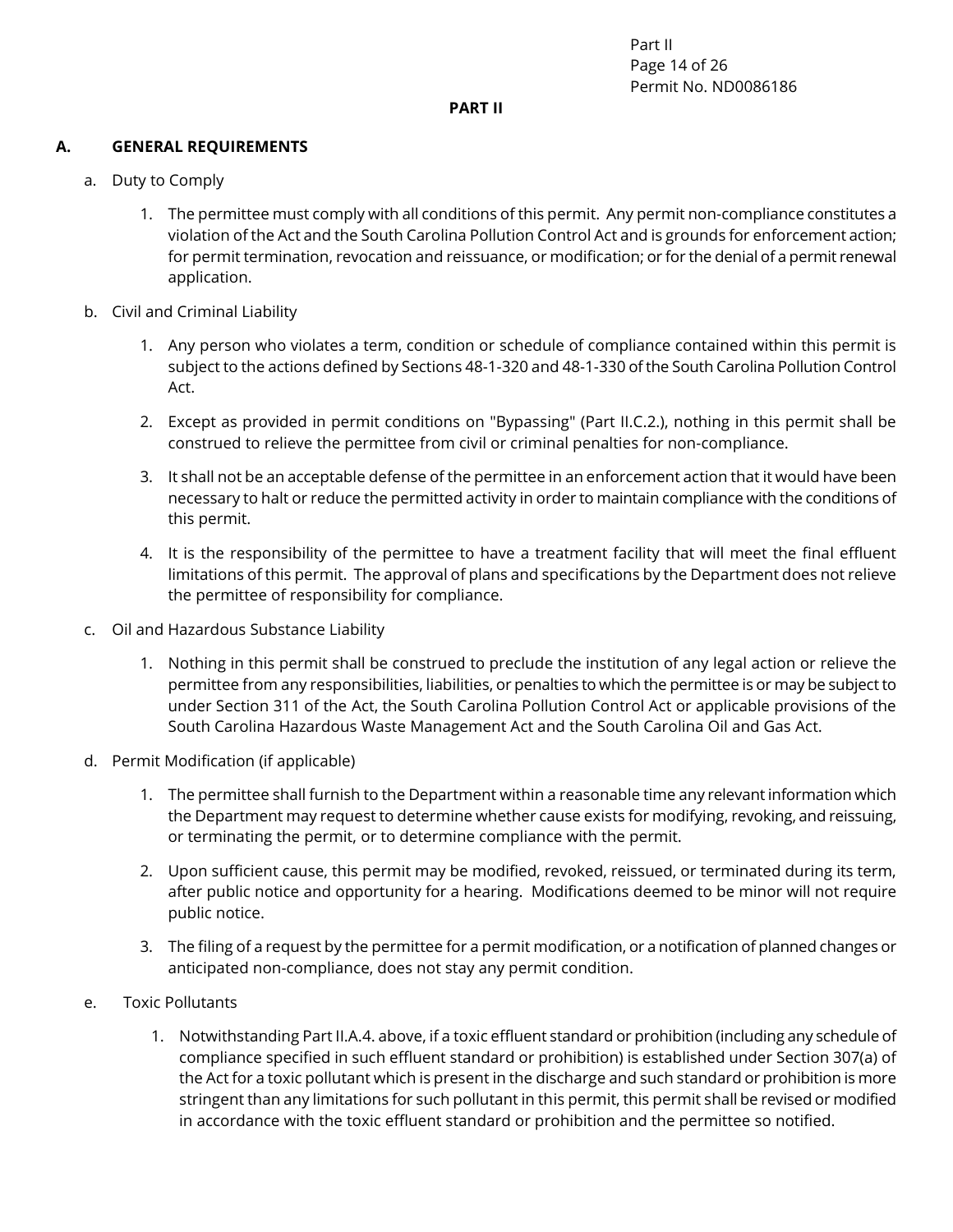Part II Page 15 of 26 Permit No. ND0086186

- f. State Laws
	- 1. Nothing in this permit shall be construed to preclude the institution of any legal action or relieve the permittee from any responsibilities, liabilities, or penalties established pursuant to any applicable State law or regulation under authority preserved by Section 510 of the Act.
- g. Property Rights
	- 1. The issuance of this permit does not convey any property rights in either real or personal property, or any exclusive privileges, nor does it authorize any injury to private property or any invasion of personal rights, nor any infringement of Federal, State, or local laws or regulations.
- h. Severability
	- 1. The provisions of this permit are severable, and if any provision of this permit, or the application of any provision of this permit to any circumstances, is held invalid, the application of such provision to other circumstances, and the remainder of this permit shall not be affected thereby.
- i. Onshore and Offshore Construction
	- 1. This permit does not authorize or approve the construction of any onshore or offshore physical structures or facilities or the undertaking of any work in any navigable waters.

#### <span id="page-14-0"></span>**B. REPORTING REQUIREMENTS**

- a. Change in Discharge
	- 1. All discharges authorized herein shall be consistent with the terms and conditions of this permit. The discharge of any pollutant identified in this permit more frequently than or at a level in excess of that authorized shall constitute a violation of the permit. Any planned facility expansions, production increases, or process modifications which will result in a new or different discharge of pollutants must be reported by submission of a new ND application or, if such changes will not violate the effluent limitations specified in this permit, by notice to the Department of such changes. Following such notice, the permit may be modified to specify and limit any pollutant not previously limited.
- b. Twenty-Four Hour Reporting
	- 1. The permittee shall report any non-compliance that meets the criteria in item 2 below. Any information shall be provided orally or electronically to the local DHEC office as soon as possible but no later than 24 hours from the time the permittee/system owner becomes aware of the circumstances. During normal working hours (8:30 AM - 5:00 PM Eastern Standard Time) call the appropriate regional office in the table below.

| County                          | <b>DHEC Region</b>               | <b>Phone No.</b> |
|---------------------------------|----------------------------------|------------------|
| Georgetown, Horry, Williamsburg | Pee Dee Region BEHS Myrtle Beach | 843-238-4378     |
| Clarendon, Kershaw, Lee, Sumter | Pee Dee Region BEHS Sumter       | 803-778-6548     |

\* After hour reporting should be made to the 24-hour Emergency Response telephone number 1-888-481-0125.

A follow-up report shall also be provided to DHEC within 5 days of the time the permittee/system owner becomes aware of the circumstances. For all non-compliance meeting the criteria of item 2 below, the '5-Day Reporting' schedule in ePermitting should be used. If the permittee encounters technical difficulties using the reporting schedules in ePermitting, a written submission using DHEC Form 3685 (or submission with equivalent information) should be submitted to the address below. For ePermitting technical assistance, contact DHEC at [epermittinghelp@dhec.sc.gov.](mailto:epermittinghelp@dhec.sc.gov) The written submission shall contain a description of the noncompliance and its cause; the period of noncompliance, including exact dates and times, and if the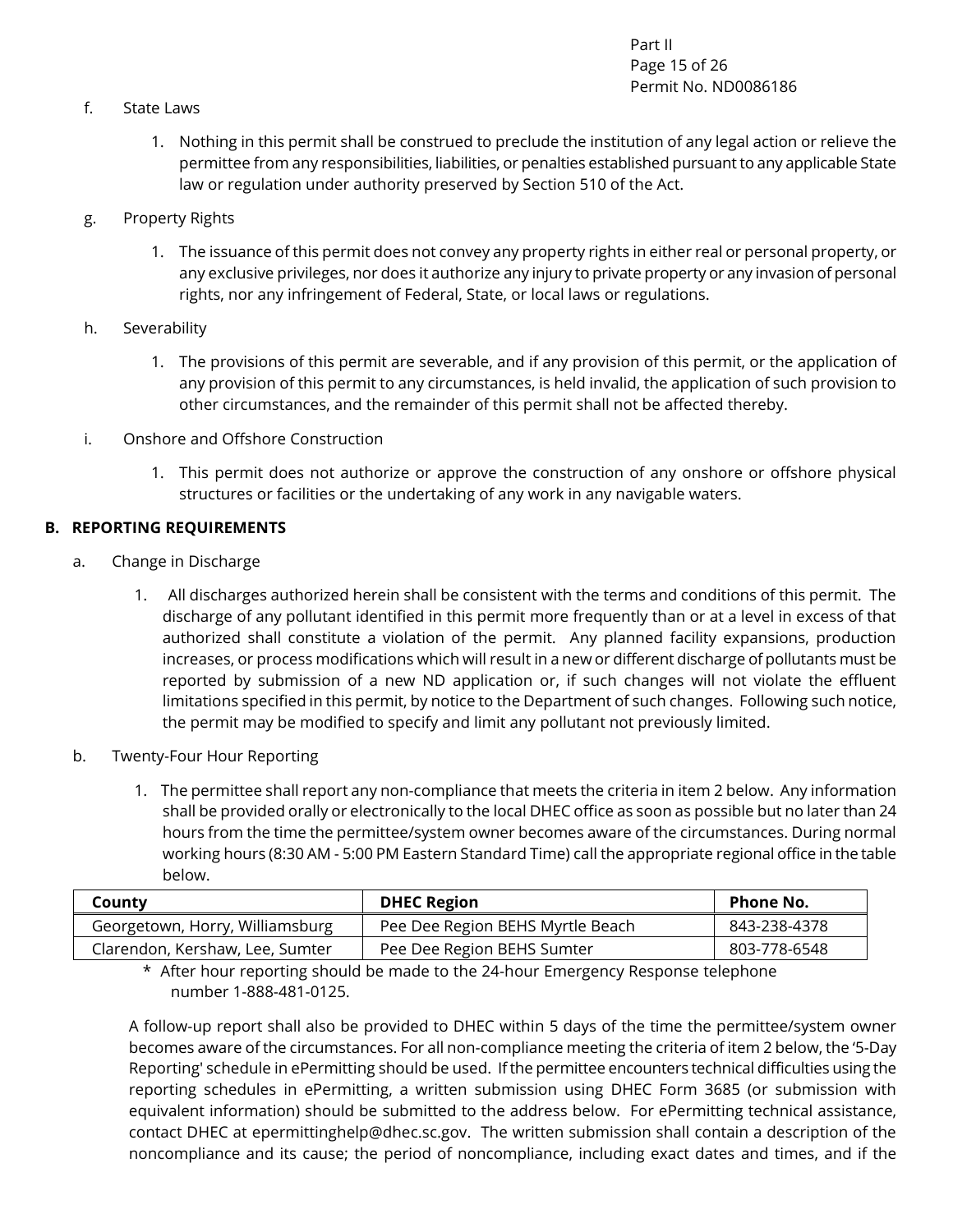#### Part II Page 16 of 26

#### Permit No. ND0086186

noncompliance has not been corrected, the anticipated time it is expected to continue; and steps taken or planned to reduce, eliminate, and prevent reoccurrence of the noncompliance.

S.C. Department of Health and Environmental Control Bureau of Water/Water Pollution Control Division Data and Records Management Section 2600 Bull Street Columbia, South Carolina 29201

- c. The following shall be included as information which must be reported within 24 hours under this paragraph.
	- 1. Any non-compliance which may endanger human health or the environment.
	- 2. Any spill or release that reaches the surface waters of the State.
	- 3. Any spill or release that exceeds an estimated 500 gallons.
		- i. The Department may waive the written report on a case-by-case basis for reports under item 2 above of this section if the oral report has been received within 24 hours.
- d. Other noncompliance.
	- 1. The permittee shall report all instances of noncompliance not reported under Part II.L.4 and 5 at the time monitoring reports are submitted. The reports shall contain the information listed in Part II.L.5 of this section.
- e. Other information.
	- 1. Where the permittee becomes aware that it failed to submit any relevant facts in a permit application or submitted incorrect information in a permit application or in any report to the Department, it shall promptly submit such facts or information.
- f. Transfer of Ownership or Control
	- 1. A permit may be transferred to another party under the following conditions:
		- i. The permittee notifies the Department of the proposed transfer at least thirty (30) days in advance of the proposed transfer date.
		- ii. A written agreement is submitted to the Department between the existing and new permittee containing a specific date for the transfer of permit responsibility, coverage, and liability for violations up to that date and thereafter.
	- 2. Transfers are not effective if, within thirty (30) days of receipt of proposal, the Department disagrees and notifies the current permittee and the new permittee of the intent to modify, revoke and reissue, or terminate the permit and to require that a new application be filed.
- g. Expiration of Permit
	- 1. The permittee is not authorized to discharge after the expiration date of this permit unless permission Is granted by the Department (See **Part 1.G.2**).
- h. Signatory Requirements
	- 1. All applications, reports or information submitted to the Department shall be signed and certified.
		- i. All permit applications shall be signed as follows:
			- a) For a corporation: by a principal executive officer of at least the level of vice-president or by a duly authorized representative.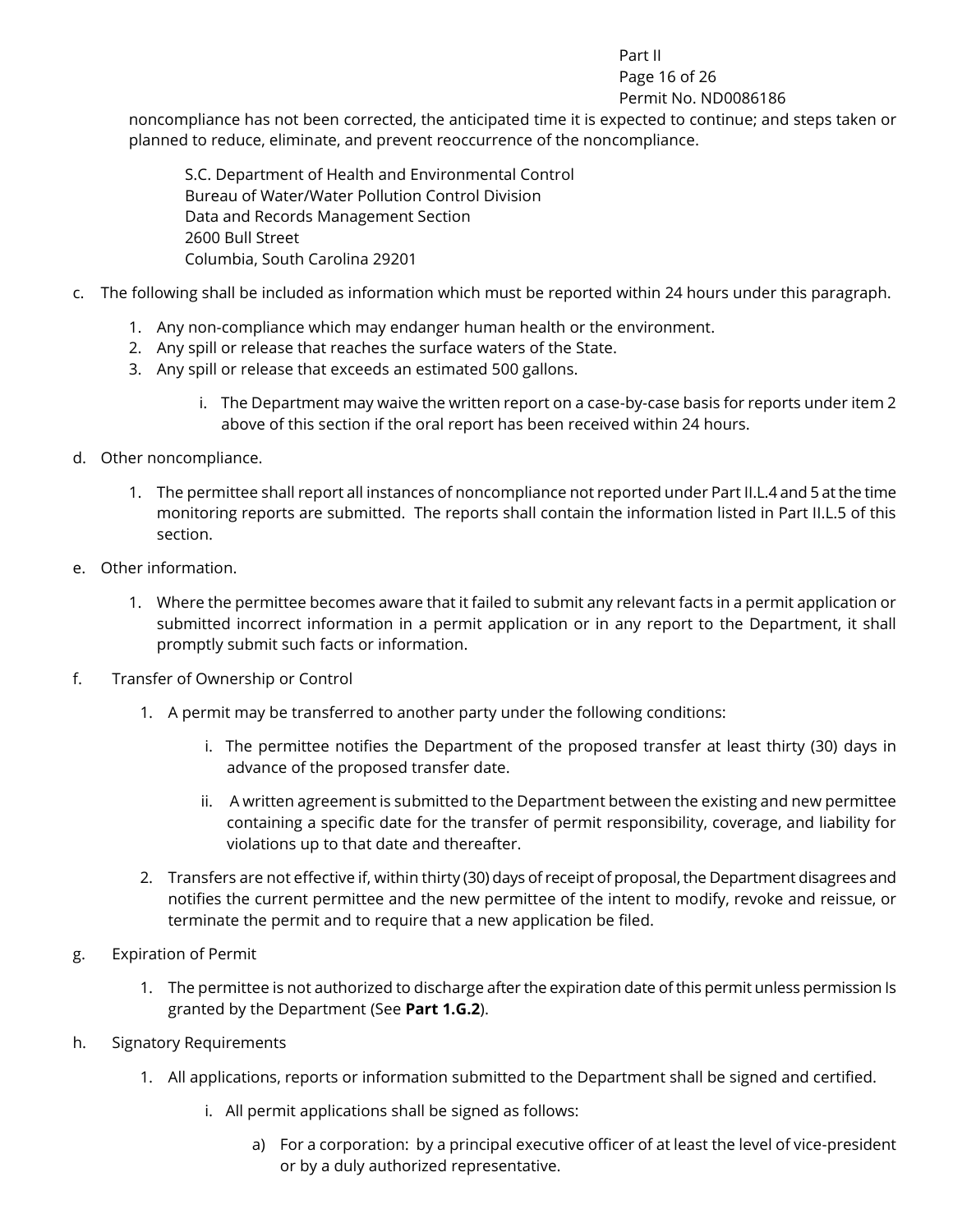#### Part II Page 17 of 26 Permit No. ND0086186

- b) For a partnership or sole proprietorship: by a general partner or the proprietor, respectively; or,
- c) For a municipality, State, Federal or other public agency: by either a principal executive officer or ranking elected official.
- ii. All reports required by the permit and other information requested by the Department shall be signed by a person described above or by duly authorized representation only if:
	- a) The authorization is made in writing by a person described above and submitted to the Department.
	- b) The authorization specifies either an individual or a position having responsibility for the overall operation of the regulated facility or activity, such as the position of plant manager, superintendent, or position of equivalent responsibility. (A duly authorized representative may thus be either a named individual or any individual occupying a named position.)

#### i. Availability of Reports

- 1. Except for data determined to be confidential under Section 48-1-270 of the South Carolina Pollution Control Act, all reports prepared in accordance with the terms and conditions of this permit shall be available for public inspection at the offices of the Department and the Regional Administrator. As required by the Act, effluent data shall not be considered confidential. Knowingly making any false statement on any such report may result in the imposition of criminal penalties as provided for in Section 48-1-340 of the South Carolina Pollution Control Act.
- 2. Changes in Discharges of Toxic Pollutants or Hazardous Substances.
- 3. The permittee shall notify the Department as soon as it knows or has reason to believe that any activity has occurred or will occur which would result in the discharge in any outfall of:
- 4. Any toxic pollutant(s) identified under Section 307(a) of the Act which exceed the highest of the following concentrations and are not limited in the permit.
	- i. 1 mg/l for antimony (Sb);
	- ii. 0.500 mg/l for 2,4-dinitrophenol or 2-methyl, -4,6-dinitrophenol;
	- iii. 0.200 mg/l for acrolein or acrylonitrile;
	- iv. 0.100 mg/l for any other toxic pollutant; or,
	- v. Ten (10) times the maximum concentration value reported in the permit application.
- 5. Any hazardous substance(s) identified under Section 311 of the Act as determined by Federal Regulation 40 CFR 117.
- 6. The permittee must notify the Department as soon as it knows or has reason to believe that it has begun or expects to begin to use or manufacture as an intermediate or final product or by-product any toxic pollutant or hazardous substance which was not reported in the permit application.
- j. Representative Sampling
	- 1. Samples and measurements taken as required herein shall be representative of the volume and nature of the monitored sludge and finished compost.
- k. Test Procedures
	- 1. Test procedures for the analysis of constituents shall conform to regulations published pursuant to State Environmental Laboratory Certification Regulation 61-81 and Section 304(h) of the Act, as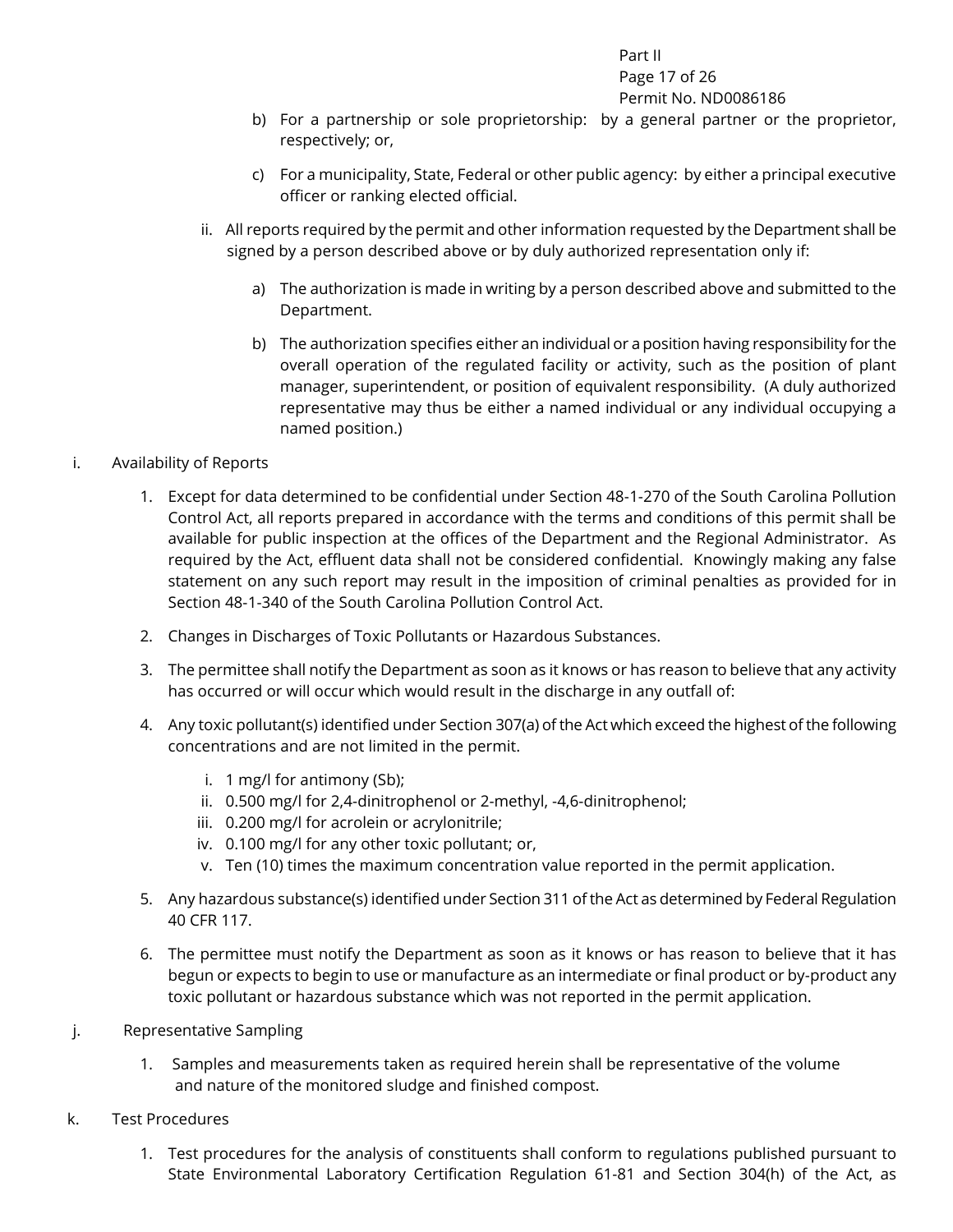#### Part II Page 18 of 26 Permit No. ND0086185

amended. (Federal Register, October 16, 1973; Title 40, Chapter I, Sub-chapter D, Part 136 "Guidelines Establishing Test Procedures for the Analysis of Pollutants." Amended by Federal Register, December 1, 1976, October 8, 1991, and any other amendments that may be promulgated.)

- l. Recording of Results
	- 1. For each measurement or sample taken pursuant to the requirements of this permit, the permittee shall record the following information:
		- i. the exact place, date and time of sampling or measurement.
		- ii. the dates and times the measurements or analyses were performed.
		- iii. the persons(s) who performed the measurements or analyses and the laboratory certification number where applicable.
		- iv. The results of all required analyses or measurements.
- m. Additional Monitoring by Permittee
	- 1. If the permittee monitors for any constituent at the location(s) designated herein more frequently than required by this permit, using approved analytical methods as specified herein, the results of such monitoring shall be included in the calculation and reporting of the values required in quarterly and annual reports. Such increased frequency shall also be indicated. Additional or accelerated monitoring may be required to determine the nature and source of a non-complying composted sludge or to determine if a single non-complying sample is representative of the long-term condition (monthly average).
- n. Records Retention
	- 1. All records and information resulting from the monitoring activities required by this permit including all records of analysis and measurements performed, calibration and maintenance of instrumentation, and recordings from continuous monitoring instrumentation shall be retained for a minimum of five (5) years, or longer if requested by the Department. The permittee shall furnish to the Department, upon request, copies of records required to be kept by this permit.
- o. Definitions
	- 1. "Act" is the Clean Water Act (Formerly referred to as the Federal Water Pollution Control Act) Public Law 92-500, as amended.
	- 2. "Bulk Sludge" is sludge that is not sold or given away in a bag or other container for land application.
	- 3. "Composite Sample" is one of the following four types of composite samples as specified within this permit:
		- i. An influent or effluent portion collected continuously over a specified period of time at a rate proportional to the flow.
		- ii. A combination of not less than eight (8) influent or effluent grab samples collected at regular (equal) intervals over a specified period of time, properly preserved, (See part I.E.4.) and composited by increasing the volume of each aliquot in proportion to flow. If continuous flow measurement is not used to composite in proportion to flow, the following method will be used: Take an instantaneous flow measurement each time a grab sample is collected. At the end of the sampling period, sum the instantaneous flow measurements to obtain a total flow to determine the partial amount (percentage) of each grab sample to be combined to obtain the composite sample.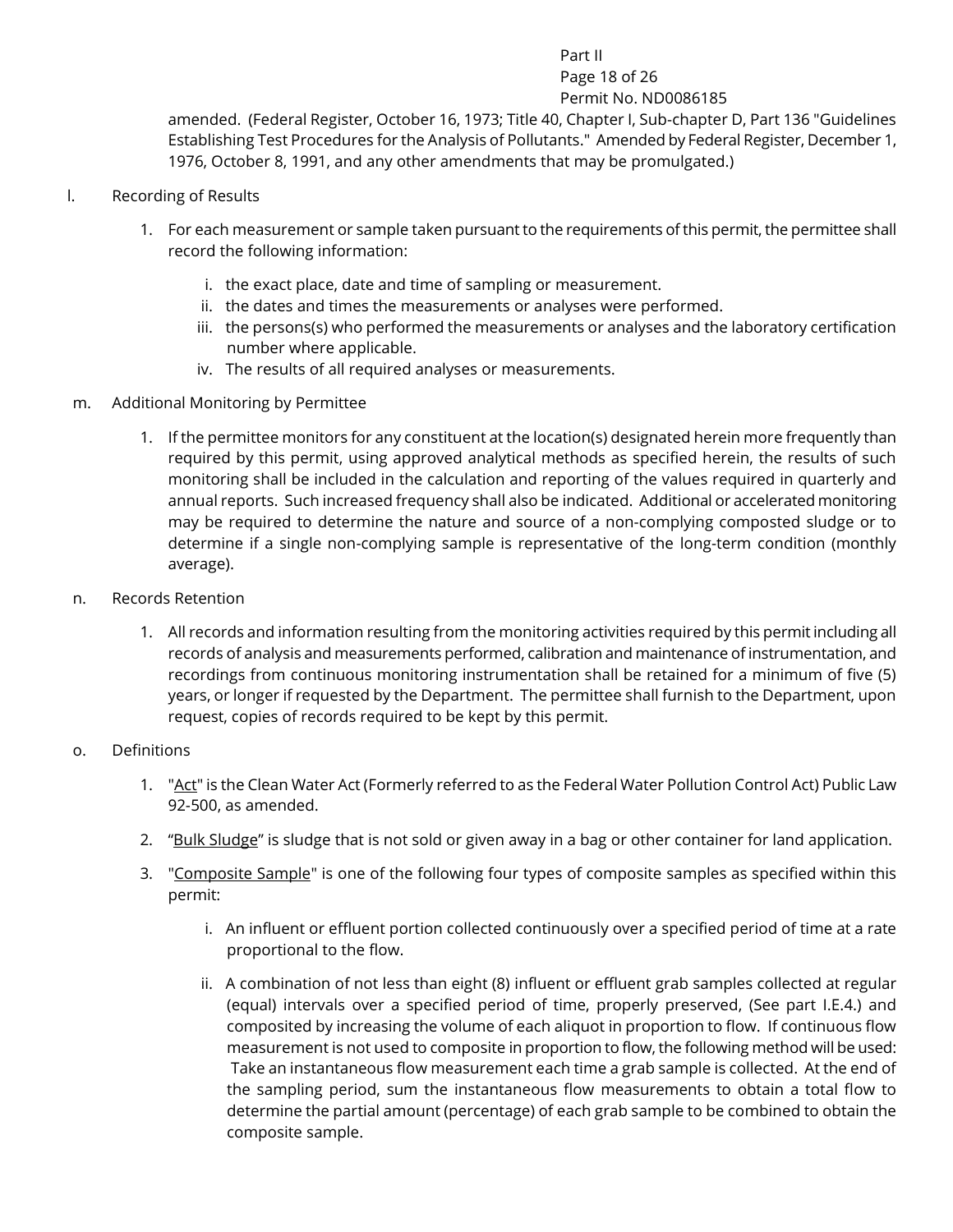#### Part II Page 19 of 26 Permit No. ND0086185

- iii. A combination of not less than eight (8) influent or effluent grab samples of equal volume but at variable time intervals that are inversely proportional to the volume of the flow. That is, the time interval between aliquots is reduced as the volume of flow increases.
- iv. This is an optional method that may be used with prior Departmental approval if effluent flows, on a daily basis, do not vary more than 15%. A combination of not less than eight (8) influent or effluent grab samples of constant (equal) volume collected at regular (equal) time intervals over a specified period of time, while being properly preserved.
- 4. "Department" is the South Carolina Department of Health and Environmental Control.
- 5. "Derived Material" is the final product when other materials are mixed with the sludge. The final product must meet the applicable requirements related to pollution limits, pathogen reduction and vector attraction reduction after the materials have been added to the sludge.
- 6. "Grab Sample" is an individual discrete or single influent or effluent portion of at least 100 milliliters collected at a time representative of the discharge and over a period not exceeding 15 minutes and retained separately for analysis. Instantaneous flow measured at the time of grab sample collection shall be used to calculate quantity.
- 7. "Other Container" is either an open or closed receptacle. This includes, but is not limited to a bucket, a box, a carton and a vehicle or trailer with a load capacity of one metric ton or less.
- 8. "Pollution Control Act" (PCA) means the South Carolina Pollution Control Act (PCA), S.C. Code Ann. Section 48-1-10 et seq. (1976).
- p. Right of Entry
	- 1. The permittee shall allow the Commissioner of the Department of Health and Environmental Control, the Regional Administrator of EPA, and/or their authorized representatives:
		- i. To enter upon the permittee's premises where a regulated facility or activity and effluent source is located in which any records are required to be kept under the terms and conditions of this permit; and,
		- ii. At reasonable times to have access to and copy any records required to be kept under the terms and conditions of this permit; to inspect any facilities, equipment (including monitoring and control equipment), practices or operations regulated or required under this permit; and to sample or monitor any substances or parameters at any location for the purpose of assuring permit compliance.

#### <span id="page-18-0"></span>**C. OPERATION AND MAINTENANCE**

- a. Facilities Operation
	- 1. The permittee shall at all times properly operate and maintain all facilities and systems of treatment and control (and related appurtenances) which are installed or used by the permittee to achieve compliance with the conditions of this permit. Proper operation and maintenance include effective performance based on design facility removals, adequate funding, adequate operator staffing and training, and adequate laboratory and process controls as determined by the laboratory certification program of the Department. This provision requires the operation of back-up or auxiliary facilities or similar systems only when necessary to achieve compliance with the conditions of the permit. Maintenance of facilities, which necessitates unavoidable interruption of operation and degradation of effluent quality shall be scheduled during non-critical water quality periods and carried out in a manner approved by the Department.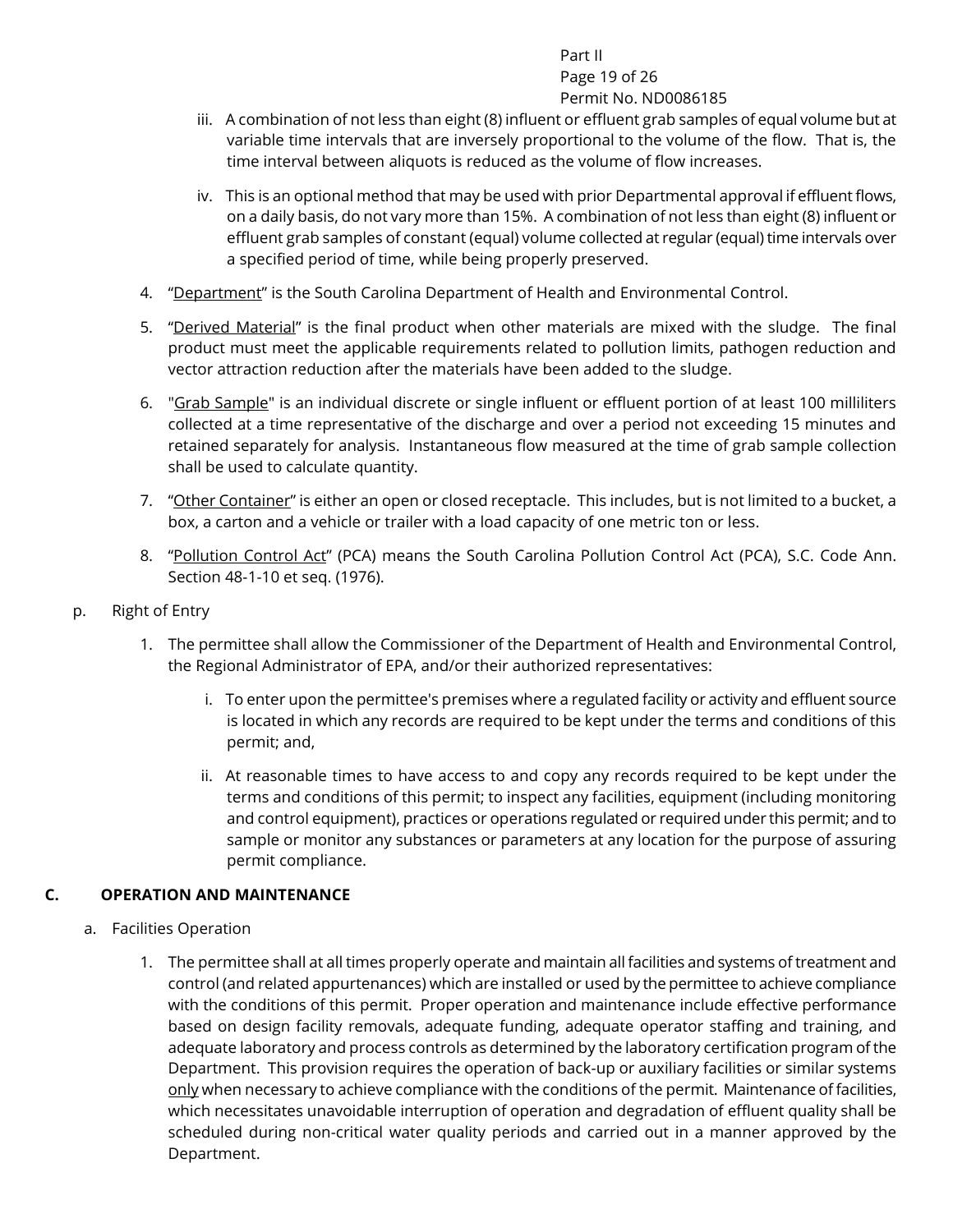#### Part II Page 20 of 26 Permit No. ND0086185

- 2. The permittee shall maintain at the permitted facility a complete log of all operations at the facility. The log shall be made available for on-site review during normal working hours. The log shall contain operation and maintenance instructions for all equipment and appurtenances associated with the composting site. The log shall also contain contact phone numbers for the permittee, landowner, site operator, Pee Dee BEHS Myrtle Beach Office, and the Department's EQC Central Office.
- 3. The permittee shall develop and maintain at the facility a complete Operation and Maintenance Manual for Williamsburg Recycling, LLC. The manual shall be made available for on-site review during normal working hours. The manual shall contain operation and maintenance instructions for all equipment and appurtenances associated with the facility. The manual shall contain a general description of the treatment process(es), the operational procedures to meet the requirements in the first paragraph above, and the corrective action to be taken should operating difficulties be encountered.
- b. Bypassing
	- 1. Any intentional diversion from or bypass of waste streams from any portion of this facilities which is not a designed or established operating mode for the facility is prohibited except (a) where unavoidable to prevent loss of life, personal injury or severe property damage, or (b) where excessive storm drainage or run-off would damage any facilities necessary for compliance with the effluent limitations and prohibitions of this permit and there were no feasible alternatives to the bypass, such as the use of auxiliary treatment facilities or retention of untreated wastes. "Severe property damage" does not mean economic loss caused by delays in production.
- c. Duty to Mitigate, Halt or Reduce Activity
	- 1. The permittee shall take all reasonable steps to prevent, minimize or correct any adverse impact on public health or the environment, resulting from non-compliance with this permit. Upon reduction, loss, or failure of the treatment facility, the permittee shall, to the extent necessary to maintain compliance with this permit, control production or all discharges or both until the facility is restored or an alternative method of treatment is provided.
- d. Power Failures
	- 1. Not applicable to this permit.
- e. Removed Substances
	- 1. Solids, sludges, or other residuals removed in the course of screening or control of the septage shall be disposed of in a manner such as to prevent such materials from entering State waters and in accordance with guidelines issued pursuant to Section 405 of the Act, and the terms of a construction or NPDES and/or solid or hazardous waste permit issued by the Department (See Part III for specific disposal method approved).
- f. All Weather Access Road
	- 1. The permittee shall maintain an all-weather access road to the composting site and to the related equipment at all times.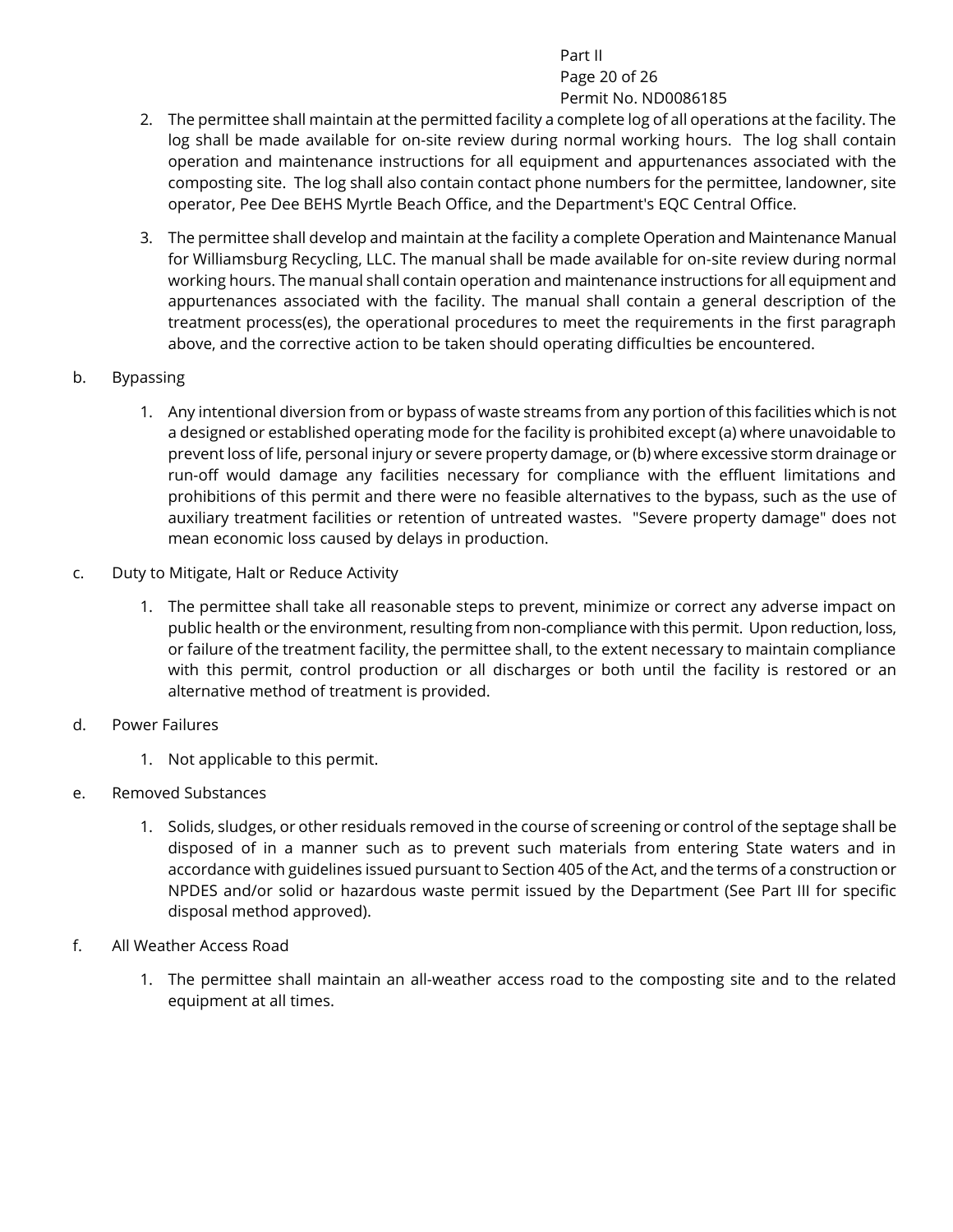Part III Page 21 of 26 Permit No. ND0086185

#### <span id="page-20-0"></span>**PART III**

#### <span id="page-20-1"></span>**A. SPECIAL OPERATIONAL REQUIREMENTS**

- a. A Department approved label shall be provided to all recipients of the Class A material that is to be sold or given away in a bag or other container (load capacity of one metric ton or less). Either a label shall be affixed to the bag or other container in which sludge or derived material that is sold or given away for application to the land, or an information sheet shall be provided to the person who receives sludge or derived material sold or given away in another container for application to the land. The label or information sheet shall contain the following information:
	- 1. The name and address of the person who prepared the sludge or derived material that is sold or given away in a bag or other container for application to the land.
	- 2. A statement that application of the sludge or derived material to the land is prohibited except in accordance with the instructions on the label or information sheet.
	- 3. The annual whole sludge application rate for the sludge or derived material that does not cause any of the annual pollutant loading rates in Table 4 of Regulation 61-9.503.13 to be exceeded (also identified in table in Part I.A.3.a of this permit for Annual Pollutant Loading Rate).
	- 4. The annual whole sludge application rate for the sludge or derived material that does not cause the agronomic rate for appropriate crops to be exceeded (to be presented in tons/acre or other units approved by the Department).
- b. Sludge may be stored in drying piles on site; however, the storage site must be equipped with a leachate surface water and storm water collection system. Leachate from the sludge drying piles and storm water from compost paved pads must not be allowed to discharge to surface waters. Any off-site storage must be approved by the Department per Part 1.F.
- c. The permittee is authorized to utilize this approval for the unrestricted distribution and marketing of composted sludge in bags or other containers with load capacities of one metric ton or less.
- d. The permittee is authorized to utilize this approval for disposal of composted sludge through land application by the permittee, involving repetitive bulk applications of composted sludge on specific sites such as farmland or pasture by the permittee (See Part I.D) , also this requirement does not restrict the permittee from utilizing the pasteurized sludge (or derived material) in landscaping or other public works projects or activities.
- e. The permittee must provide the Department, for information purposes, an annual update regarding bulk distribution or sales of sludge or derived material, in excess of one metric ton per container, which is associated with the distribution and marketing program. At a minimum, this information shall include user's name, address, total quantity of material received and general proposed use information. If the permittee is to land apply bulk sludge or derived material, the information is also required if the permittee has an approved Nutrient Management Plan with the identified components. See Part III.C.1 of this permit.
- f. Regulation 61-9 Section 503.13(a)(4)(ii) requires that the product of the concentration for each pollutant listed in Table 4 of section 503.13 (and found in the table in Part I.A.2.a of this permit) in sludge or derived material sold or given away in a bag or other container for application to the land and the annual whole sludge application rate (AWSAR) for the sludge (or derived material) not cause the annual pollutant loading rate for the pollutant in Table 4 of section 503.13 (and found in the table in Part I.A.2.a of this permit) to be exceeded. This section contains the procedure used to determine the AWSAR for a sludge (or derived material) that does not cause the annual pollutant loading rates in Table 4 of section 503.13 (and found in the table in Part I.A.2.a of this permit) to be exceeded.

The relationship between the annual pollutant loading rate (APLR) for a pollutant and the annual whole sludge application rate (AWSAR) for a sludge (or derived material) is shown in equation (1).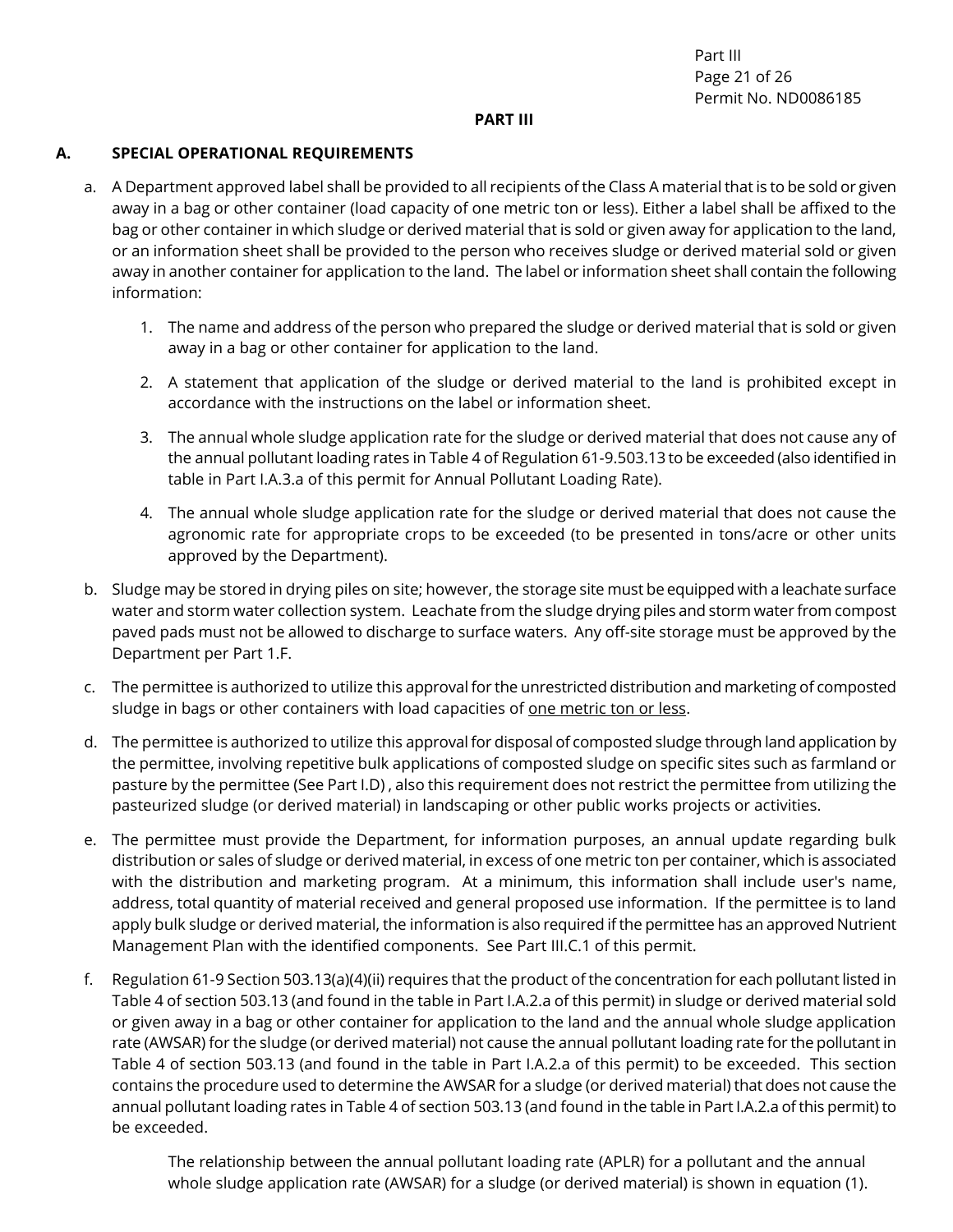$APLR = C \times AWSAR \times 0.001$  (1)

Where:

APLR = Annual pollutant loading rate in kilograms per hectare per 365-day period.

C = Pollutant concentration in milligrams per kilogram of total solids (dry weight basis).

AWSAR = Annual whole sludge application rate in metric tons per hectare per 365-day period (dry weight basis).

0.001 = A conversion factor.

To determine the AWSAR, equation (1) is rearranged into equation (2):

$$
AWSAR = \frac{APLR}{(C \times 0.001)}
$$
 (2)

The procedure used to determine the AWSAR for a sludge (or derived material) is presented below.

#### **PROCEDURE:**

- 1. Analyze a sample of the sludge (or derived material) to determine the concentration for each of the pollutants listed in Table 4 of section 503.13 (and found in the table in Part I.A.2.a of this permit) in the sludge or derived material.
- 2. Using the pollutant concentrations from Step 1 and the APLRs from Table 4 of section 503.13 (and found in the table in Part I.A.2.a of this permit), calculate an AWSAR for each pollutant using equation (2) above.
- 3. The AWSAR for the sludge (or derived material) is the lowest AWSAR calculated in Step 2.

#### <span id="page-21-0"></span>**B. ADDITIONAL OPERATIONAL REQUIREMENTS**

- a. The permittee must obtain prior Departmental approval of planned changes in the facility when the alteration or addition results in a significant change in the permittee's sludge use or disposal practices and such alteration, addition or change may justify the application of approval conditions that are different from or absent in the existing approval.
- b. The ND permit may be modified or revoked and reissued if there are material and substantial alterations or additions to the approved facility or activity (including a change or changes in the permittee's sludge (or derived material) use or disposal practice) which occurred after the approval issuance which justify the application of approval conditions which are different from or absent in the existing approval.
- c. Periodic inspections may be conducted by Department authorized representatives to ensure compliance with State regulations and permit conditions. Any necessary modification to this permit may be based upon these evaluations.
- d. SCDHEC reserves the right to immediately revoke any part or all of this approval if these conditions are not met or if emergency conditions warrant. The permittee shall suspend all distribution and marketing actions if this approval is revoked.
- e. Sludge solids that are not distributed or marketed may be disposed of under existing approvals or permits that may be in effect. (e.g., Part 1.C Alternative Sludge Disposal)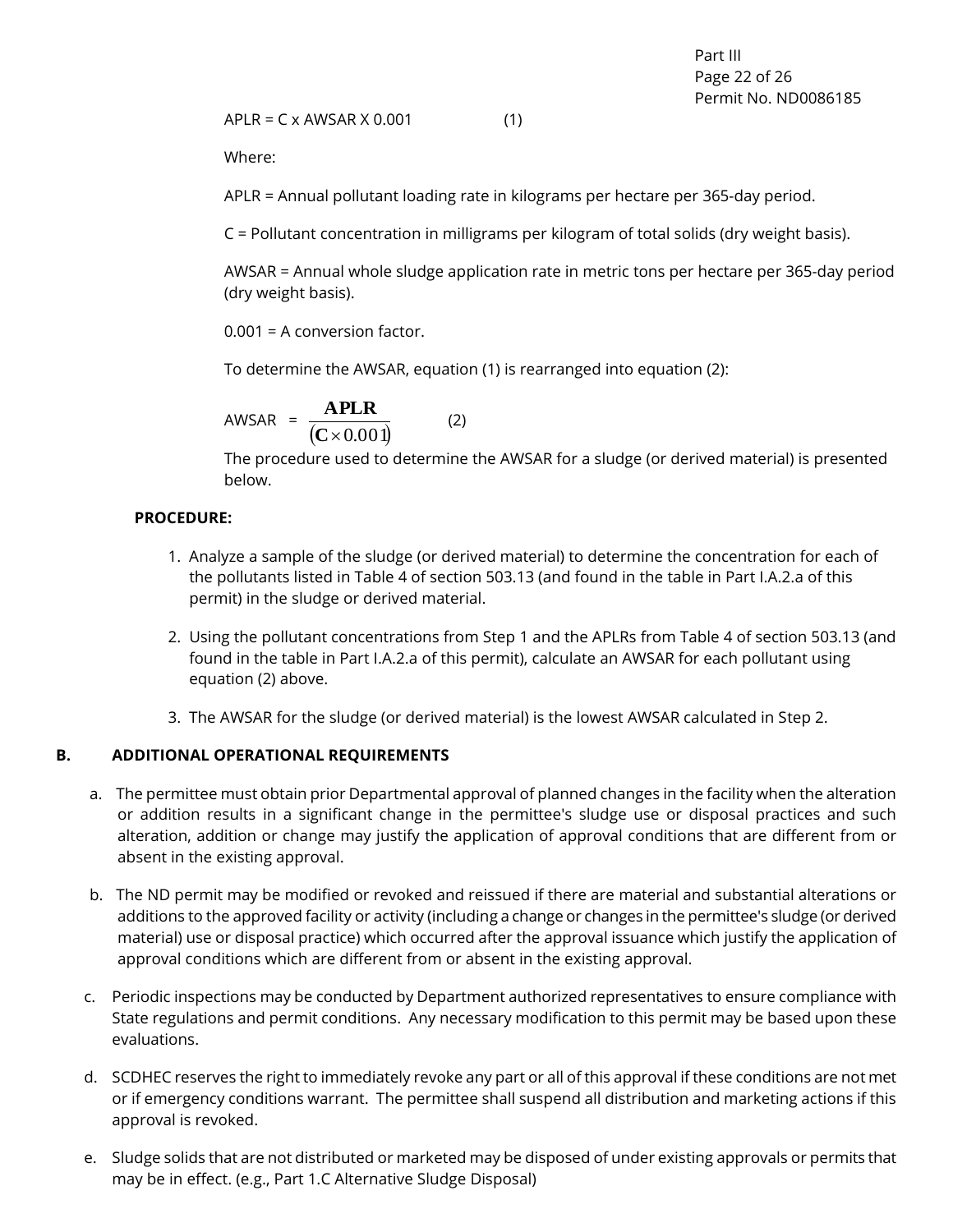Part III Page 23 of 26 Permit No. ND0086185

- f. The permittee will take reasonable steps to prevent or minimize discharge or misuse of sludge or derived material in violation of this approval which may possibly adversely affect human health or the environment.
- g. Any nuisance generated at this facility such as dust, odor, and flies must be abated within a time frame as designated by this Department.
- h. If there is no disposal during a quarter, the permittee shall report "No Application" in report. The permittee must meet sampling frequency requirement of four times/year (4 times/year).
- i. If the State determines that additional treatment of the waste is necessary or new regulations promulgated by either the State or Federal Government require further treatment of the waste, the permittee must comply with this requirement in a time frame specified by The Department.
- j. This approval may be modified to address any standard for sludge (or derived material) use or disposal, or additional controls of a pollutant or practice not currently limited in this permit.
- k. For Land Application (ND) annual billing (under R.61-30.B.(2)(b)) the "actual flow" limit for this wastewater treatment facility shall be identified as the design flow (based on the wastewater plants listed in Part I.A.1.a.i) greater than 2 MGD and less than 5 MGD.

#### <span id="page-22-0"></span>**C. BULK LAND APPLICATION REQUIREMENTS**

- a. The Class A Bulk (Composted) sludge should be land applied to sites listed in Part 1.D per this permit once approved.
- b. The permittee must record sludge (or derived material) monitoring results on a form approved by the Department. The Sludge Agronomic Loading Rate Worksheet (DHEC Form 0874) should be completed prior to each land application event.
- c. Sludge solids that are not land applied may be disposed of under existing permits that may be in effect.
- d. Sites adjacent to public roads must be posted. Posting shall consist of at least four (4) signs, placed approximately at the corners of the site and clearly visible to the public.
- e. Sludge will be transported from Williamsburg Recycling, LLC to the application site in appropriate vessels. Primary responsibility for any leakage will be borne by the Permittee. Transporters shall use all sanitary precautions in the collection, storage transportation, and in transit, be kept covered with an appropriate cover provided with eyelets and rope tie-downs or any other approved method which shall prevent blowing or spillage of loose material or liquid. Should any spillage occur during the transportation of the products, the owner/operator shall take immediate steps to clean up the products.
- f. The application of sludge must be accomplished using calibrated equipment designed for uniform distribution over the site. The permittee is responsible for the land application event.
- g. Buffers zones around the South Carolina approved sites shall be used. Buffers of at least 50 feet should be maintained along roadways and property boundaries; springs, drainage ditches and drinking water wells. Surface water bodies must have buffers of at least 100 feet. For fixed pivot irrigation systems, a reduction or elimination of the buffer for drainage ditches (not waters of the state) is acceptable with prior approval provided there is neither standing water within the ditch or runoff as a result of application from the site via the drainage way.
- h. Surface application of sludge should not occur in areas with slopes greater than 8 percent (row crops) to 10 percent (pasture and forestland). If injection is the method of application, sludge may be applied to areas with slopes greater than 10 percent.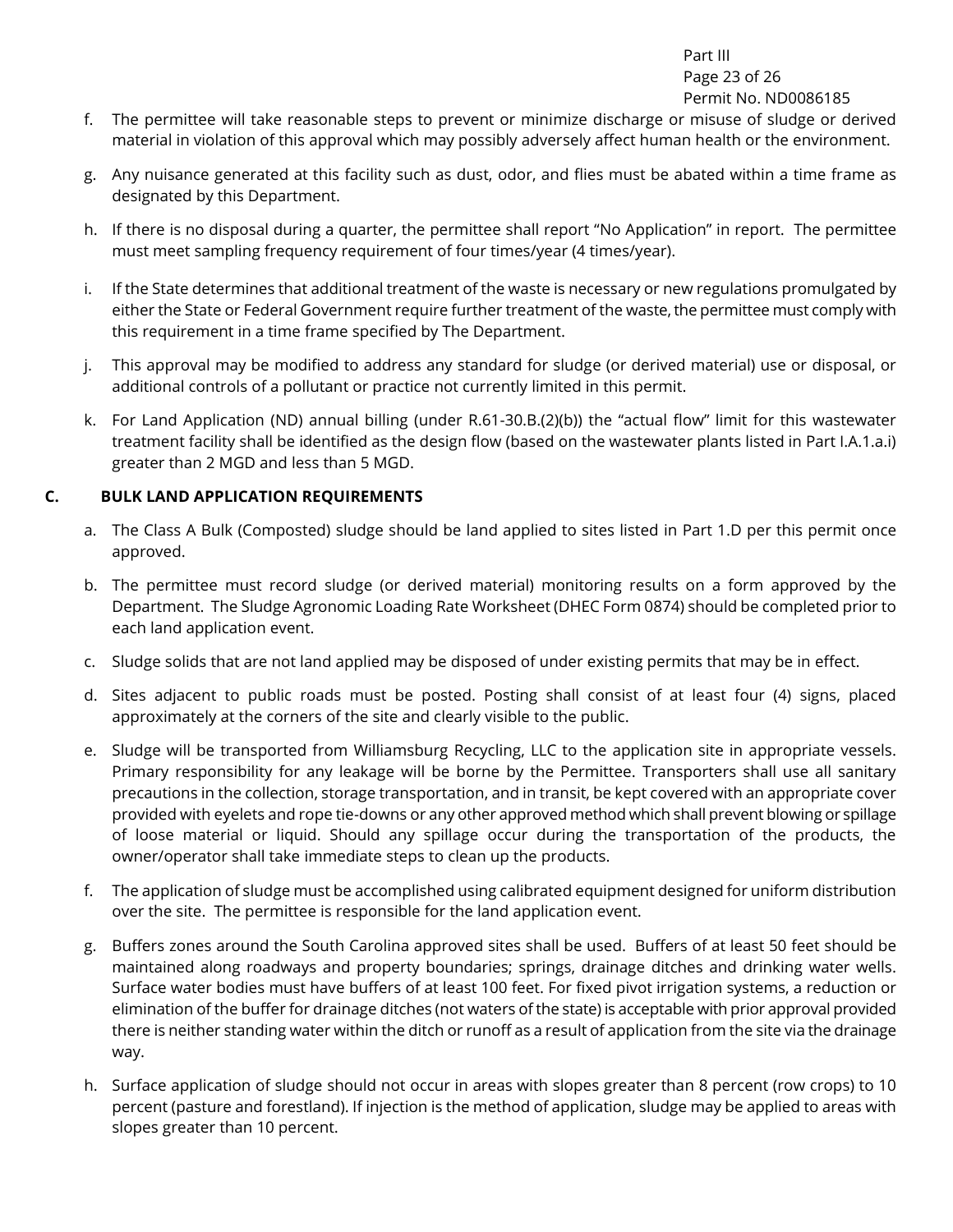Part III Page 24 of 26 Permit No. ND0086185

- i. The permittee is responsible for controlling any nuisance conditions that may occur due to operations at the site. The permittee shall take appropriate measures to prevent wind erosion and aerosol drift from the land application site. If the Department becomes aware of nuisance conditions such as odors at the site, the Department will require additional odor control measures be taken.
- j. With exception of the initial application of sludge and providing a limited period of time for infiltration into the soil, there shall be no ponding (free standing water) on the land application sites as a result of sludge application, and the sites must be properly maintained. The sludge must be applied using methods that suppress the chance of runoff occurring. Sludge application during periods of precipitation or wet weather is strictly prohibited. Sludge application after rainfall events should not occur if ponding (free standing water) or the potential of runoff from the site would occur.
- k. Bulk sludge shall not be applied to the land if it is likely to adversely affect a threatened or endangered species listed under section 4 of the Endangered Species Act or its designated critical habitat.
- l. Bulk sludge shall not be applied to agricultural land, forest, a public contact site, or a reclamation site that is flooded, frozen, or snow-covered so that the bulk sludge enters a wetland or other waters of the State, as defined in R.61-9.122.2, except as provided in a permit issued pursuant to section 402 or 404 of the CWA.
- m. Bulk sludge shall be applied to agricultural land, forest, a public contact site, or a reclamation site at a whole sludge application rate that is equal to or less than the agronomic rate for the bulk sludge, unless, in the case of a reclamation site, otherwise specified by the Department.
- n. The Department may require the permittee to limit land application on any site. The Permittee must cease operation on that site when notified in writing by the Department
- o. No sludge at any time shall be stored at any South Carolina application site, unless written approval has been obtained from the Department. (Refer to Part 1.F)
- p. The Permittee shall maintain a record of the method(s) used in "estimating" the loading rate (i.e. pump curves, production chars, water use records, etc.). Records of any necessary calculations must also be kept. This information shall be made available for review by Department personnel.
- q. The permittee shall maintain at the permitted facility a log and record the following for each sludge load:
	- 1. Name of the hauling company (if used)
	- 2. The route used from the treatment site to the application site
	- 3. Volume off loaded
	- 4. The field number receiving the sludge load
	- 5. The time, date, and any site information
		- I. The log shall be made available for review.
		- II. The permittee shall maintain a record of the method(s) used in "estimating" the loading rate (i.e., pump curves, production charts, water use records, etc.). Records of any necessary calculations must also be kept. This information shall be made available for review by Department personnel.
- r. For the bulk land application program, the permittee must maintain the following information (as summary of this information should be submitted with the annual report):
	- 1. Name and address of landowner and location of the application site(s).
	- 2. Name and address of the party managing the site(s) if different than the owner.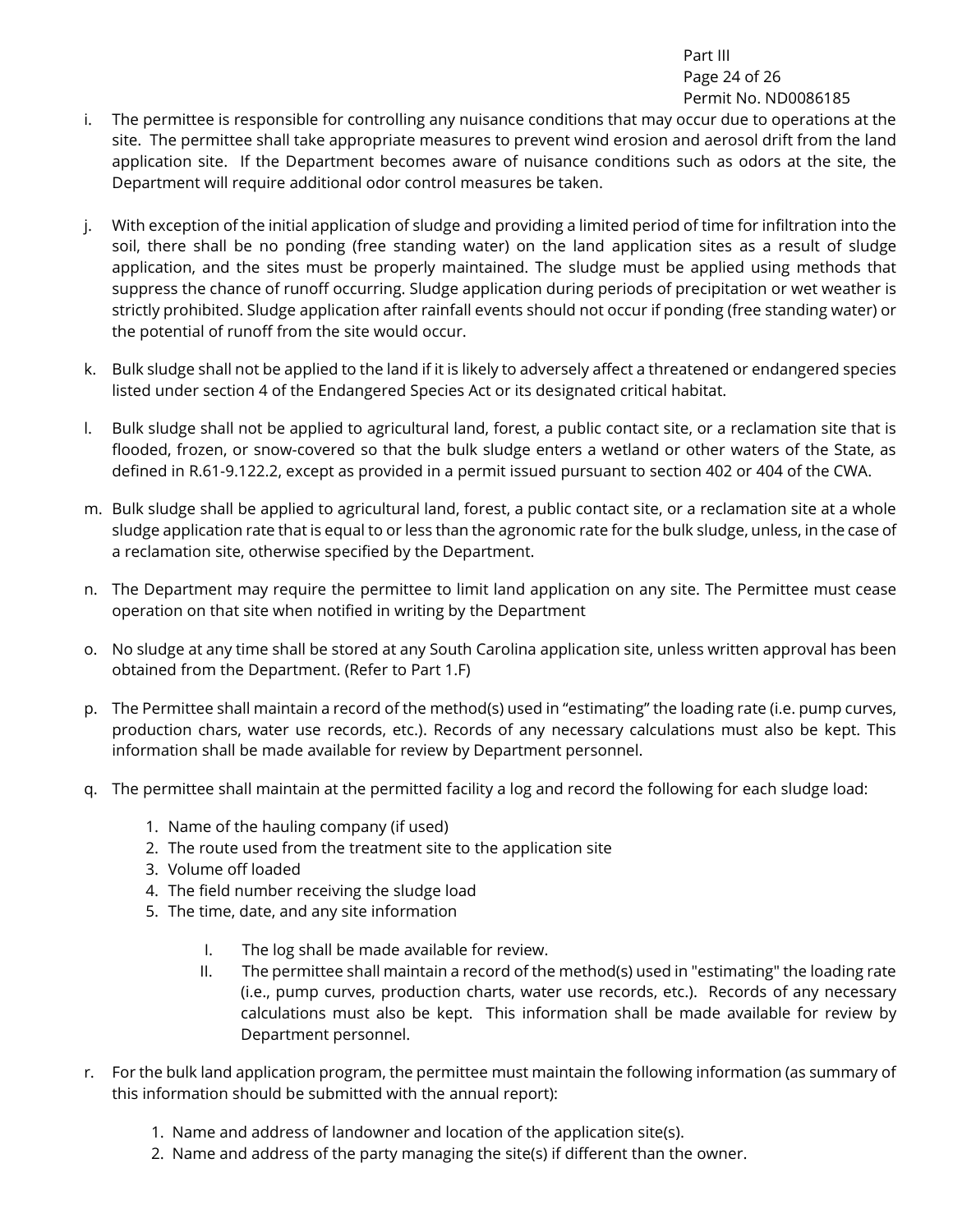Part III Page 25 of 26 Permit No. ND0086185

- 3. Site location(s) on detailed maps.
- 4. A description of how the management practices in Part 1.A.3 are met for each site on which bulk sewage sludge is applied.
- 5. The above information should be available to any DHEC compliance or permitting staff that might request the information and should be in a common location and be readily available for review.
- s. All Land Application fields must utilize year-round crop cover to prevent unutilized inorganic nutrients and organic nutrients which mineralize after harvest leaching to the groundwater or running to surface waters.

#### <span id="page-24-0"></span>**D. ODOR CONTROL REQUIREMENTS**

- a. The permittee shall use best management practices normally associated with the proper operation and maintenance of a sludge wastewater treatment site, any sludge storage or lagoon areas, transportation of sludges, and all individual activities permitted under R.61-9.503 to ensure that an undesirable level of odor does not exist.
- b. The permittee shall prepare an odor abatement plan for the sewage sludge treatment sites, any sludge storage or lagoon areas, and land application sites. The permittee shall prepare the plan in accordance with R.61- 9.503.50 (Odor Control Requirements). The plan must include the following:
	- 1. Operation and maintenance practices which are used to eliminate or minimize undesirable odor levels in the form of best management practices for odor control.
	- 2. Use of treatment processes for reduction of undesirable odors.
	- 3. Use of setbacks.
	- 4. Contingency plans and methods to address odor problems for the type of disposal/application method used.
- c. The most current odor abatement plan must be on file with the Department after completion. The Department may review the odor abatement plan for compliance with R.61-9.503.50. The Department may require changes to the plan as appropriate.
- d. In accordance with R.61-9.503.50(c), the permittee shall not cause, allow, or permit emission into the ambient air of any substance or combinations of substances in quantities that an undesirable level of odor is determined to result unless preventative measures of the type set out below are taken to abate or control the emission to the satisfaction of the Department. Should an odor problem come to the attention of the Department through field surveillance or specific complaints, the Department may determine, in accordance with section 48-1-120 of the Pollution Control Act, if the odor is at an undesirable level by considering the character and degree of injury or interference to:
	- 1. The health or welfare of the people.
	- 2. Plant, animal, freshwater aquatic, or marine life.
	- 3. Property; or
	- 4. Enjoyment of life or use of affected property.
- e. In accordance with R.61-9.503.50(d), should the Department determine that an undesirable level of odor exists, the Department may require:
	- 1. The Permittee to submit a corrective action plan to address the odor problem.
	- 2. Remediation of the undesirable level of odor within a reasonable timeframe; and
	- 3. in an order, specific methods to address the problem.
- f. In accordance with R.61-9.503.50(e), if the permittee fails to control or abate the odor problems addressed